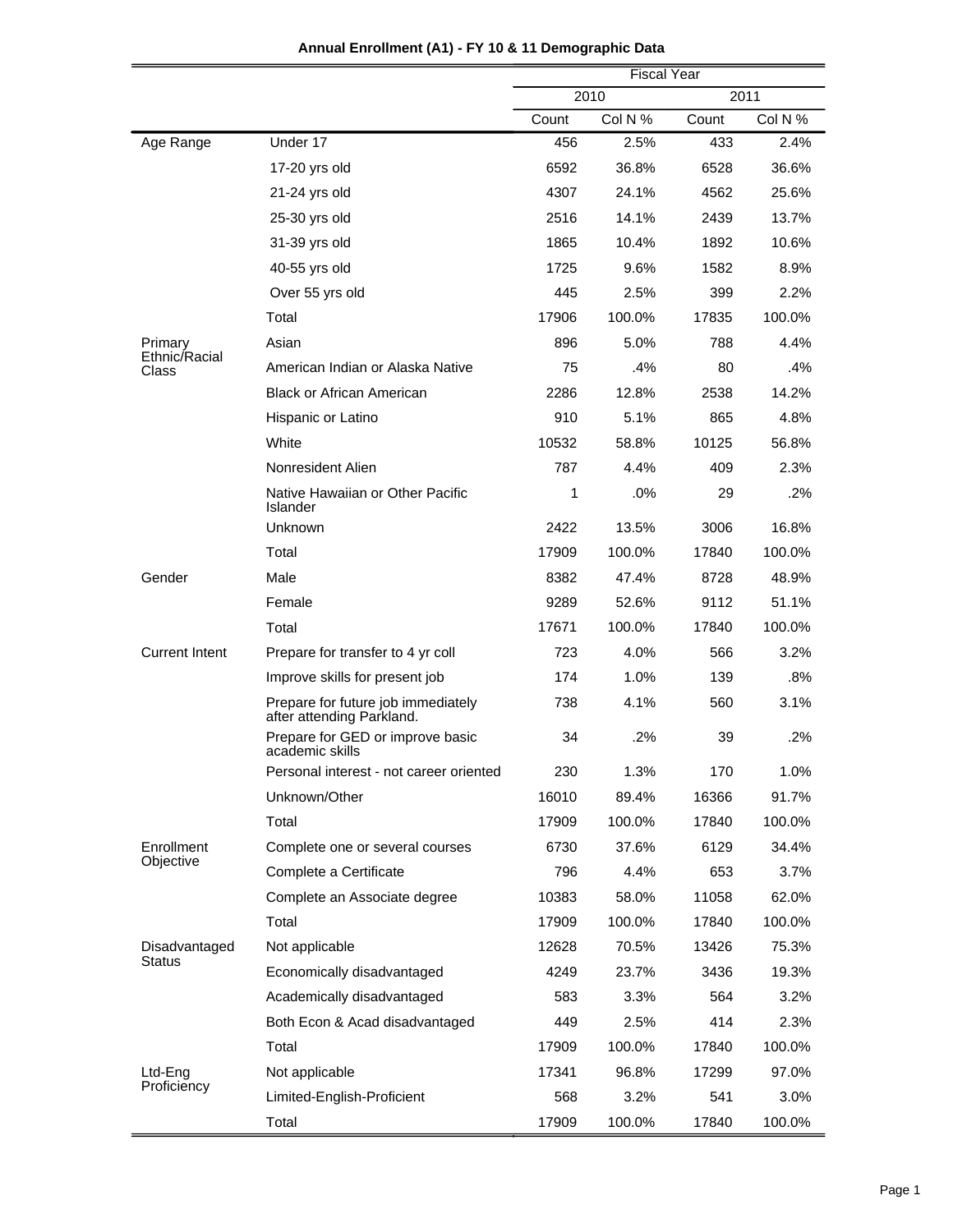|                                                   |                                                                          | <b>Fiscal Year</b> |         |       |         |
|---------------------------------------------------|--------------------------------------------------------------------------|--------------------|---------|-------|---------|
|                                                   |                                                                          |                    | 2010    |       | 2011    |
|                                                   |                                                                          | Count              | Col N % | Count | Col N % |
| <b>Disability Status</b>                          | Not applicable                                                           | 17288              | 96.5%   | 17314 | 97.1%   |
|                                                   | <b>Disability Student</b>                                                | 621                | 3.5%    | 526   | 2.9%    |
|                                                   | Total                                                                    | 17909              | 100.0%  | 17840 | 100.0%  |
| Signed<br>Declaration of                          | <b>No</b>                                                                | 16012              | 89.4%   | 16366 | 91.7%   |
| Intent                                            | Yes                                                                      | 1897               | 10.6%   | 1474  | 8.3%    |
|                                                   | Total                                                                    | 17909              | 100.0%  | 17840 | 100.0%  |
| <b>Highest Deg</b>                                | Associates Degree                                                        | 327                | 1.8%    | 198   | 1.1%    |
| Prev Earned                                       | <b>Bachelor Degree</b>                                                   | 583                | 3.3%    | 328   | 1.8%    |
|                                                   | Certificate                                                              | 132                | .7%     | 112   | .6%     |
|                                                   | Doctoral Degree                                                          | 37                 | .2%     | 24    | $.1\%$  |
|                                                   | GED                                                                      | 424                | 2.4%    | 319   | 1.8%    |
|                                                   | High Schl Diploma                                                        | 7615               | 42.5%   | 7605  | 42.6%   |
|                                                   | <b>Masters Degree</b>                                                    | 163                | .9%     | 99    | .6%     |
|                                                   | None                                                                     | 553                | 3.1%    | 474   | 2.7%    |
|                                                   | Other                                                                    | 266                | 1.5%    | 211   | 1.2%    |
|                                                   | 1st Professional Degree                                                  | 14                 | .1%     | 8     | .0%     |
|                                                   | Some college                                                             | 1594               | 8.9%    | 944   | 5.3%    |
|                                                   | Unknown                                                                  | 6201               | 34.6%   | 7518  | 42.1%   |
|                                                   | Total                                                                    | 17909              | 100.0%  | 17840 | 100.0%  |
| Veteran Status                                    | Not a Veteran                                                            | 17587              | 98.2%   | 17555 | 98.4%   |
|                                                   | Veteran                                                                  | 322                | 1.8%    | 285   | 1.6%    |
|                                                   | Total                                                                    | 17909              | 100.0%  | 17840 | 100.0%  |
| <b>Student Entry</b>                              | Freshman                                                                 | 9334               | 52.1%   | 9314  | 52.2%   |
| Level                                             | Sophomore                                                                | 6172               | 34.5%   | 6459  | 36.2%   |
|                                                   | <b>Dual ENROLLMENT</b>                                                   | 64                 | .4%     | 51    | .3%     |
|                                                   | Unclassified/Other                                                       | 1714               | 9.6%    | 1371  | 7.7%    |
|                                                   | Dual CREDIT                                                              | 625                | 3.5%    | 645   | 3.6%    |
|                                                   | Total                                                                    | 17909              | 100.0%  | 17840 | 100.0%  |
| <b>First Generation</b><br><b>College Student</b> | Student in the first generation of their<br>family to attend college     | 12890              | 72.0%   | 14319 | 80.3%   |
|                                                   | Student not in the first generation of<br>their family to attend college | 5019               | 28.0%   | 3521  | 19.7%   |

**Annual Enrollment (A1) - FY 10 & 11 Demographic Data**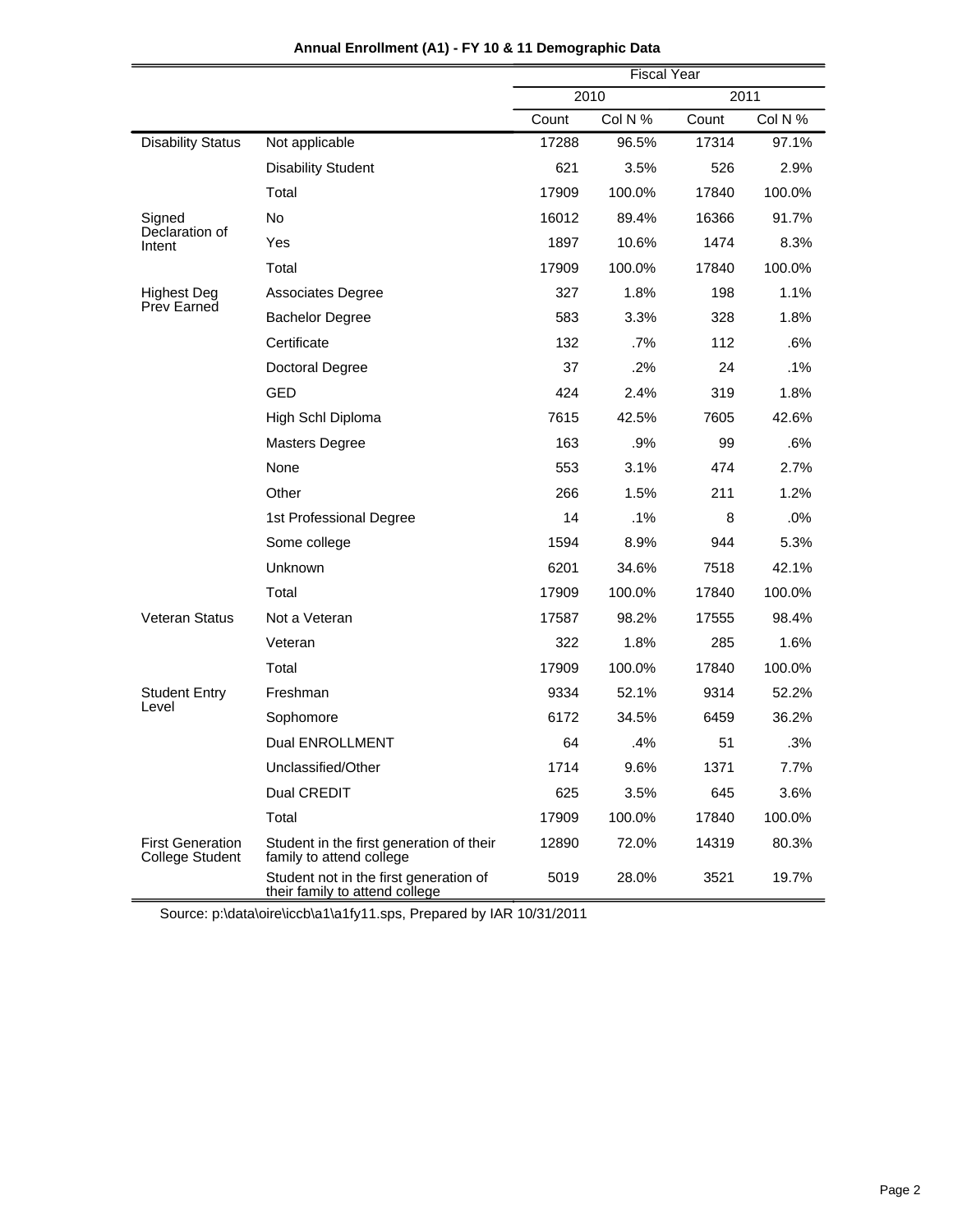|           |                        | <b>Fiscal Year</b> |         |                |         |  |
|-----------|------------------------|--------------------|---------|----------------|---------|--|
|           |                        | 2010<br>2011       |         |                |         |  |
|           |                        | Count              | Col N % | Count          | Col N % |  |
| Residency | In-district            | 12176              | 68.0%   | 11651          | 65.3%   |  |
|           | Out-of-district        | 4473               | 25.0%   | 4911           | 27.5%   |  |
|           | Out-of-state           | 370                | 2.1%    | 373            | 2.1%    |  |
|           | <b>Foreign Country</b> | 890                | 5.0%    | 905            | 5.1%    |  |
|           | Total                  | 17909              | 100.0%  | 17840          | 100.0%  |  |
| County    | Adams                  | 15                 | .1%     | 18             | .1%     |  |
|           | Alexander              | $\overline{2}$     | .0%     | 4              | .0%     |  |
|           | <b>Bond</b>            | 5                  | .0%     | 6              | .0%     |  |
|           | Boone                  | 12                 | .1%     | 11             | .1%     |  |
|           | <b>Brown</b>           | $\overline{2}$     | .0%     | 1              | .0%     |  |
|           | <b>Bureau</b>          | 13                 | .1%     | 21             | .1%     |  |
|           | Calhoun                | 1                  | .0%     | 1              | .0%     |  |
|           | Carroll                | 4                  | .0%     | $\mathbf{1}$   | .0%     |  |
|           | Cass                   | 10                 | .1%     | 12             | .1%     |  |
|           | Champaign              | 9739               | 54.4%   | 9136           | 51.2%   |  |
|           | Christian              | 26                 | .1%     | 22             | .1%     |  |
|           | Clark                  | 19                 | .1%     | 9              | .1%     |  |
|           | Clay                   | $\overline{4}$     | .0%     | 1              | .0%     |  |
|           | Clinton                | 9                  | .1%     | 7              | .0%     |  |
|           | Coles                  | 60                 | .3%     | 80             | .4%     |  |
|           | Cook                   | 1669               | 9.3%    | 1897           | 10.6%   |  |
|           | Crawford               | 15                 | .1%     | 7              | .0%     |  |
|           | Cumberland             | 13                 | .1%     | 12             | .1%     |  |
|           | De Kalb                | 16                 | .1%     | 38             | .2%     |  |
|           | De Witt                | 149                | .8%     | 158            | .9%     |  |
|           | Douglas                | 562                | 3.1%    | 538            | 3.0%    |  |
|           | Du Page                | 224                | 1.3%    | 275            | 1.5%    |  |
|           | Edgar                  | 54                 | .3%     | 45             | .3%     |  |
|           | Edwards                | 6                  | .0%     | 6              | .0%     |  |
|           | Effingham              | 68                 | .4%     | 48             | .3%     |  |
|           | Fayette                | 3                  | .0%     | $\overline{4}$ | .0%     |  |
|           | Ford                   | 492                | 2.7%    | 489            | 2.7%    |  |
|           | Franklin               | 3                  | .0%     | 6              | .0%     |  |
|           | Fulton                 | 12                 | .1%     | 16             | .1%     |  |
|           | Gallatin               | 1                  | .0%     | $\overline{c}$ | .0%     |  |
|           | Greene                 | 4                  | .0%     | $\overline{4}$ | .0%     |  |
|           | Grundy                 | 19                 | .1%     | 35             | .2%     |  |
|           | Hancock                | 2                  | .0%     | 7              | .0%     |  |
|           | Hardin                 | $\mathbf{1}$       | .0%     | 1              | .0%     |  |
|           | Henderson              | $\overline{c}$     | .0%     | 1              | .0%     |  |
|           | Henry                  | 26                 | .1%     | $30\,$         | .2%     |  |

**Annual Enrollment (A1) - FY 10 & 11 Residency Information**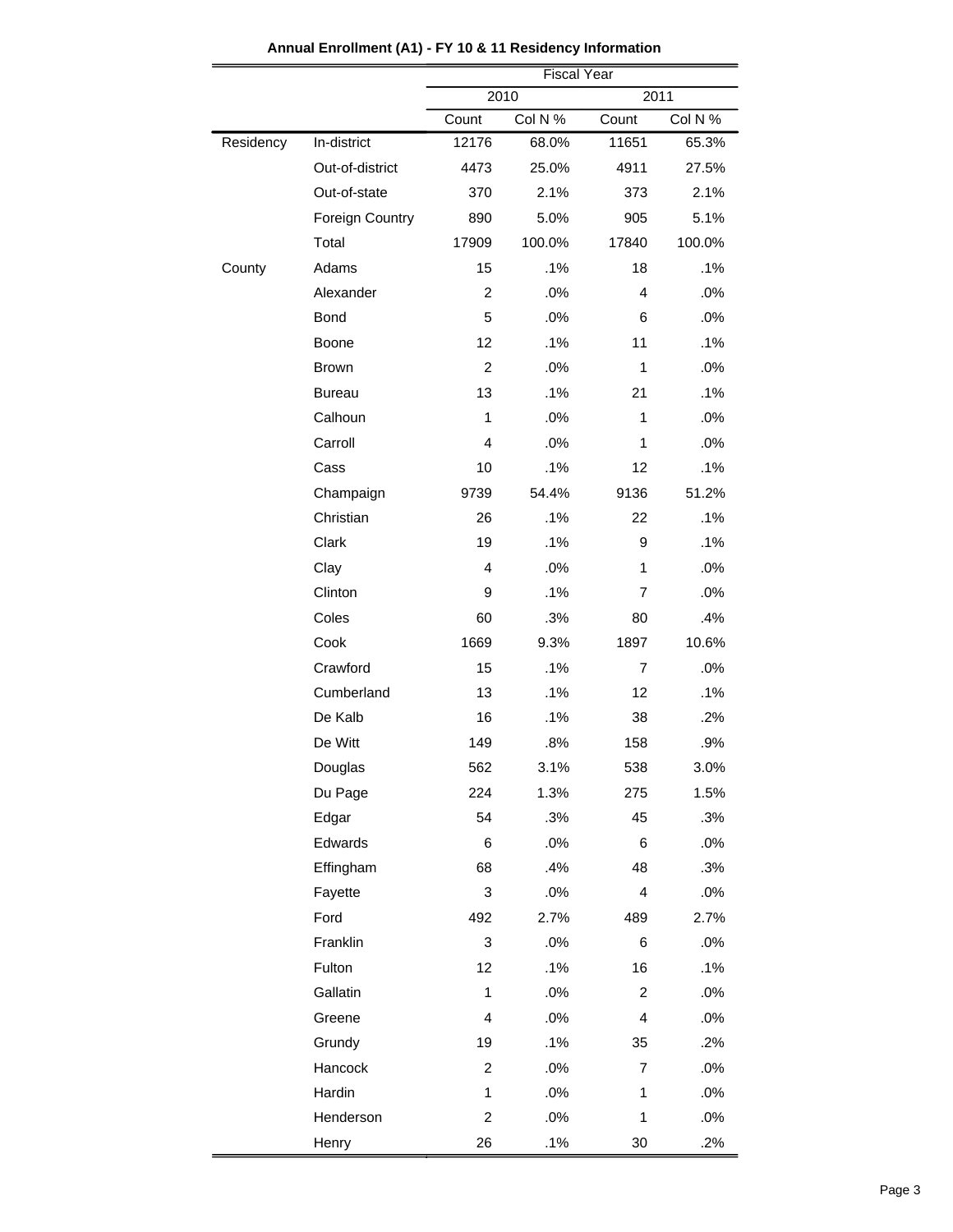|        |            | <b>Fiscal Year</b>                   |      |                  |        |  |
|--------|------------|--------------------------------------|------|------------------|--------|--|
|        |            | 2010<br>2011                         |      |                  |        |  |
|        |            | Col N %<br>Col N %<br>Count<br>Count |      |                  |        |  |
| County | Iroquois   | 291                                  | 1.6% | 308              | 1.7%   |  |
|        | Jackson    | 17                                   | .1%  | 14               | .1%    |  |
|        | Jasper     | 8                                    | .0%  | 5                | .0%    |  |
|        | Jefferson  | 9                                    | .1%  | 10               | .1%    |  |
|        | Jersey     | $\overline{4}$                       | .0%  | 3                | .0%    |  |
|        | Jo Daviess | $\overline{4}$                       | .0%  | $\overline{c}$   | .0%    |  |
|        | Johnson    | 4                                    | .0%  | 3                | .0%    |  |
|        | Kane       | 68                                   | .4%  | 114              | .6%    |  |
|        | Kankakee   | 107                                  | .6%  | 117              | .7%    |  |
|        | Kendall    | 16                                   | .1%  | 45               | .3%    |  |
|        | Knox       | 19                                   | .1%  | 14               | .1%    |  |
|        | Lake       | 196                                  | 1.1% | 215              | 1.2%   |  |
|        | La Salle   | 30                                   | .2%  | 37               | .2%    |  |
|        | Lawrence   | $\overline{c}$                       | .0%  | $\overline{4}$   | .0%    |  |
|        | Lee        | 13                                   | .1%  | 16               | .1%    |  |
|        | Livingston | 184                                  | 1.0% | 167              | .9%    |  |
|        | Logan      | 33                                   | .2%  | 27               | .2%    |  |
|        | McDonough  | 15                                   | .1%  | 16               | .1%    |  |
|        | McHenry    | 64                                   | .4%  | 65               | .4%    |  |
|        | McLean     | 349                                  | 1.9% | 382              | 2.1%   |  |
|        | Macon      | 144                                  | .8%  | 145              | .8%    |  |
|        | Macoupin   | 11                                   | .1%  | 13               | .1%    |  |
|        | Madison    | 52                                   | .3%  | 71               | .4%    |  |
|        | Marion     | 13                                   | .1%  | 12               | .1%    |  |
|        | Marshall   | $\overline{7}$                       | .0%  | 4                | .0%    |  |
|        | Mason      | 6                                    | .0%  | 12               | .1%    |  |
|        | Massac     | 1                                    | .0%  | $\boldsymbol{2}$ | .0%    |  |
|        | Menard     | 11                                   | .1%  | 13               | .1%    |  |
|        | Mercer     | 3                                    | .0%  | 6                | .0%    |  |
|        | Monroe     | 6                                    | .0%  | 3                | .0%    |  |
|        | Montgomery | 8                                    | .0%  | 13               | .1%    |  |
|        | Morgan     | 20                                   | .1%  | 13               | .1%    |  |
|        | Moultrie   | 16                                   | .1%  | 27               | .2%    |  |
|        | Ogle       | 13                                   | .1%  | 16               | .1%    |  |
|        | Peoria     | 96                                   | .5%  | 97               | .5%    |  |
|        | Perry      | $\ensuremath{\mathsf{3}}$            | .0%  | 3                | .0%    |  |
|        | Piatt      | 636                                  | 3.6% | 612              | 3.4%   |  |
|        | Pike       | $\overline{c}$                       | .0%  | 4                | .0%    |  |
|        | Pulaski    | $\overline{c}$                       | .0%  | 1                | .0%    |  |
|        | Putnam     | $\mathbf 5$                          | .0%  | 6                | $.0\%$ |  |

**Annual Enrollment (A1) - FY 10 & 11 Residency Information**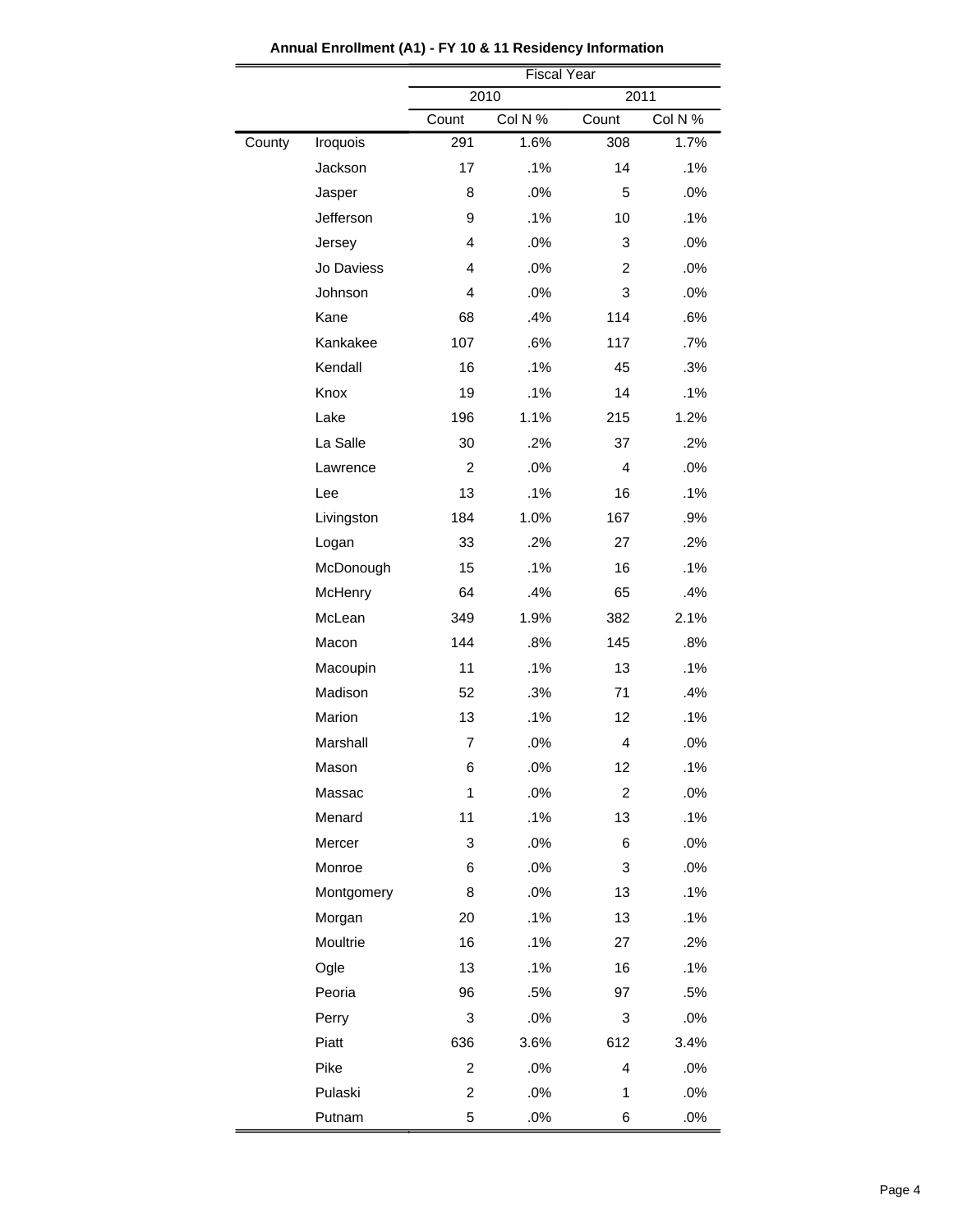|        |                         | <b>Fiscal Year</b> |         |                |         |  |
|--------|-------------------------|--------------------|---------|----------------|---------|--|
|        |                         | 2010<br>2011       |         |                |         |  |
|        |                         | Count              | Col N % | Count          | Col N % |  |
| County | Randolph                | 8                  | .0%     | 5              | .0%     |  |
|        | Richland                | $\overline{2}$     | .0%     | 1              | .0%     |  |
|        | Rock Island             | 21                 | .1%     | 22             | .1%     |  |
|        | St. Clair               | 61                 | .3%     | 69             | .4%     |  |
|        | Saline                  | $\overline{c}$     | .0%     | 5              | .0%     |  |
|        | Sangamon                | 129                | .7%     | 121            | .7%     |  |
|        | Schuyler                | 8                  | .0%     | 5              | .0%     |  |
|        | Scott                   | 3                  | .0%     | $\overline{2}$ | .0%     |  |
|        | Shelby                  | 18                 | .1%     | 11             | .1%     |  |
|        | <b>Stark</b>            | 5                  | .0%     | $\mathbf{3}$   | .0%     |  |
|        | Stephenson              | 19                 | .1%     | 14             | .1%     |  |
|        | Tazewell                | 54                 | .3%     | 56             | .3%     |  |
|        | Union                   | $\sqrt{5}$         | .0%     | $\overline{4}$ | .0%     |  |
|        | Vermilion               | 311                | 1.7%    | 320            | 1.8%    |  |
|        | Wabash                  | $\mathbf 0$        | .0%     | 4              | .0%     |  |
|        | Warren                  | $\overline{7}$     | .0%     | 9              | .1%     |  |
|        | Washington              | 4                  | .0%     | 6              | .0%     |  |
|        | Wayne                   | 4                  | .0%     | 6              | .0%     |  |
|        | White                   | $\mathbf 0$        | .0%     | 1              | .0%     |  |
|        | Whiteside               | 22                 | .1%     | 21             | .1%     |  |
|        | Will                    | 154                | .9%     | 212            | 1.2%    |  |
|        | Williamson              | 9                  | .1%     | 12             | .1%     |  |
|        | Winnebago               | 37                 | .2%     | 47             | .3%     |  |
|        | Woodford                | 16                 | .1%     | 20             | .1%     |  |
|        | Correct/OOState/Foreign | 1260               | 7.0%    | 1278           | 7.2%    |  |
|        | Total                   | 17909              | 100.0%  | 17840          | 100.0%  |  |

**Annual Enrollment (A1) - FY 10 & 11 Residency Information**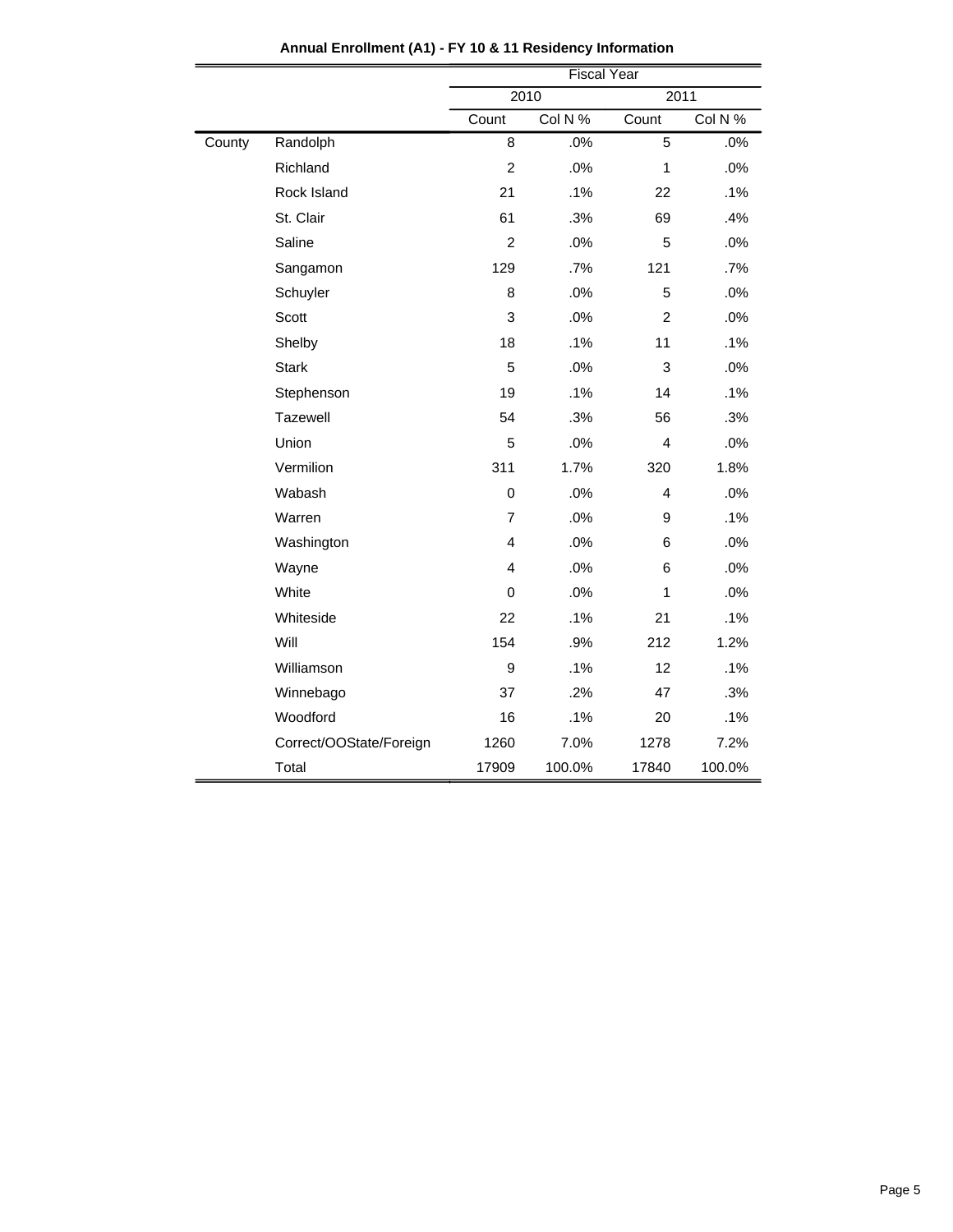|              |                | <b>Fiscal Year</b>      |         |                |         |  |
|--------------|----------------|-------------------------|---------|----------------|---------|--|
|              |                | 2010<br>2011            |         |                |         |  |
|              |                | Count                   | Col N % | Count          | Col N % |  |
| <b>State</b> | Not Reported   | 362                     | 2.0%    | 198            | 1.1%    |  |
|              | Alabama        | 1                       | .0%     | 3              | .0%     |  |
|              | Arizona        | 0                       | .0%     | 2              | .0%     |  |
|              | Arkansas       | 0                       | .0%     | $\overline{2}$ | .0%     |  |
|              | California     | 1                       | .0%     | 11             | .1%     |  |
|              | Colorado       | 0                       | .0%     | $\overline{c}$ | .0%     |  |
|              | Connecticut    | 0                       | .0%     | $\overline{c}$ | .0%     |  |
|              | Delaware       | 0                       | .0%     | 1              | .0%     |  |
|              | Florida        | 1                       | .0%     | 9              | .1%     |  |
|              | Georgia        | 1                       | .0%     | 4              | .0%     |  |
|              | Idaho          | 0                       | .0%     | 1              | .0%     |  |
|              | Illinois       | 16640                   | 92.9%   | 16526          | 92.6%   |  |
|              | Indiana        | $\overline{c}$          | .0%     | 39             | .2%     |  |
|              | lowa           | 0                       | .0%     | 5              | .0%     |  |
|              | Kansas         | 0                       | .0%     | 1              | .0%     |  |
|              | Kentucky       | 0                       | .0%     | 4              | .0%     |  |
|              | Maryland       | 2                       | .0%     | 4              | .0%     |  |
|              | Massachusetts  | $\overline{c}$          | .0%     | $\overline{c}$ | .0%     |  |
|              | Michigan       | 1                       | .0%     | 6              | .0%     |  |
|              | Minnesota      | 0                       | .0%     | 4              | .0%     |  |
|              | Mississippi    | 0                       | .0%     | 2              | .0%     |  |
|              | Missouri       | 1                       | .0%     | 22             | .1%     |  |
|              | Montana        | 0                       | .0%     | 1              | .0%     |  |
|              | Nebraska       | 0                       | .0%     | 1              | .0%     |  |
|              | Nevada         | 0                       | .0%     | 2              | .0%     |  |
|              | New Jersey     | $\overline{\mathbf{c}}$ | .0%     | 14             | .1%     |  |
|              | New York       | 0                       | .0%     | 13             | .1%     |  |
|              | North Carolina | 0                       | .0%     | 4              | .0%     |  |
|              | Ohio           | 1                       | .0%     | 7              | .0%     |  |
|              | Oregon         | 0                       | .0%     | 3              | .0%     |  |
|              | Pennsylvania   | 1                       | .0%     | 6              | .0%     |  |
|              | Tennessee      | 0                       | .0%     | 1              | .0%     |  |
|              | Texas          | 0                       | .0%     | 7              | .0%     |  |
|              | Utah           | 0                       | .0%     | 1              | .0%     |  |
|              | Virginia       | 0                       | .0%     | 7              | .0%     |  |
|              | Wisconsin      | 1                       | .0%     | 13             | .1%     |  |
|              | Wyoming        | 0                       | .0%     | 3              | .0%     |  |
|              | Puerto Rico    | 0                       | .0%     | 2              | .0%     |  |
|              | Foreign        | 890                     | 5.0%    | 905            | 5.1%    |  |
|              | Total          | 17909                   | 100.0%  | 17840          | 100.0%  |  |

**Annual Enrollment (A1) - FY 10 & 11 Residency Information**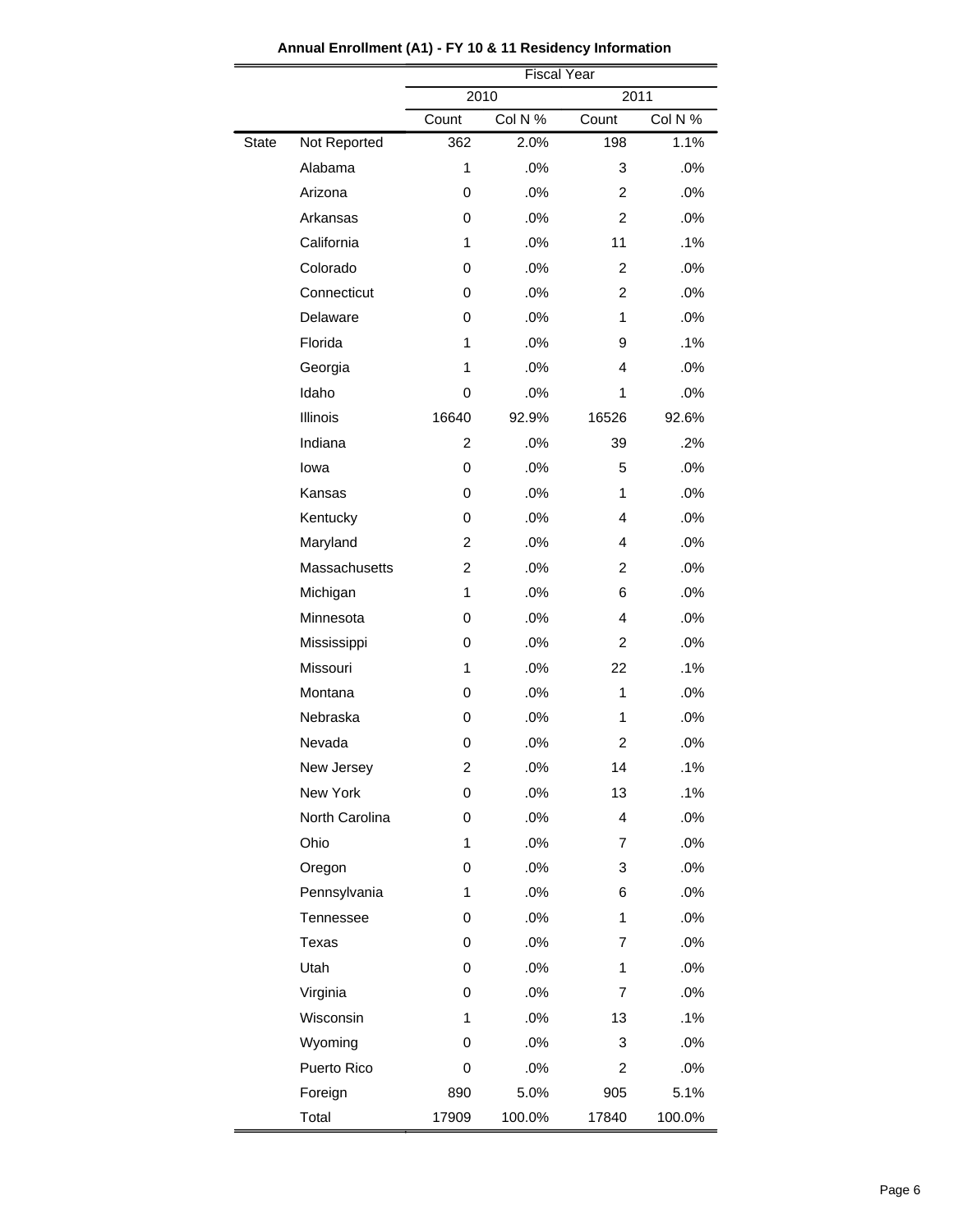|                   |                                          | <b>Fiscal Year</b>                   |        |                |       |  |
|-------------------|------------------------------------------|--------------------------------------|--------|----------------|-------|--|
|                   |                                          | 2010<br>2011                         |        |                |       |  |
|                   |                                          | Col N %<br>Count<br>Col N %<br>Count |        |                |       |  |
| Country of Origin | n/a                                      | 16991                                | 94.9%  | 16918          | 94.8% |  |
|                   | Armenia                                  | $\mathbf{1}$                         | .0%    | 1              | .0%   |  |
|                   | Argentina                                | 3                                    | .0%    | $\mathbf{1}$   | .0%   |  |
|                   | Austria                                  | $\mathbf{1}$                         | .0%    | 0              | .0%   |  |
|                   | Australia                                | $\overline{2}$                       | .0%    | 2              | .0%   |  |
|                   | Bangladesh                               | $\mathbf{1}$                         | .0%    | 1              | .0%   |  |
|                   | <b>Burkina Faso</b>                      | $\overline{c}$                       | .0%    | 1              | .0%   |  |
|                   | <b>Bolivia</b>                           | 1                                    | .0%    | 1              | .0%   |  |
|                   | <b>Brazil</b>                            | 26                                   | .1%    | 17             | .1%   |  |
|                   | Canada                                   | 17                                   | .1%    | 12             | .1%   |  |
|                   | Congo                                    | $\overline{c}$                       | .0%    | $\overline{c}$ | .0%   |  |
|                   | Cote D'Ivoire (Ivory<br>Coast)           | 2                                    | .0%    | 2              | .0%   |  |
|                   | Cameroon                                 | $\overline{c}$                       | .0%    | $\overline{4}$ | .0%   |  |
|                   | China                                    | 204                                  | 1.1%   | 223            | 1.3%  |  |
|                   | Colombia                                 | 5                                    | .0%    | $\overline{2}$ | .0%   |  |
|                   | Costa Rica                               | 1                                    | .0%    | 0              | .0%   |  |
|                   | Serbia and Montenegro                    | 1                                    | .0%    | 1              | .0%   |  |
|                   | Cyprus                                   | 1                                    | .0%    | 0              | .0%   |  |
|                   | Germany                                  | 3                                    | .0%    | 1              | .0%   |  |
|                   | Ecuador                                  | 1                                    | .0%    | 1              | .0%   |  |
|                   | Egypt                                    | 19                                   | .1%    | 6              | .0%   |  |
|                   | Spain                                    | $\mathbf{1}$                         | .0%    | 1              | .0%   |  |
|                   | Indonesia, Federated<br>States of        | 26                                   | .1%    | 29             | .2%   |  |
|                   | France                                   | 1                                    | .0%    | $\overline{c}$ | .0%   |  |
|                   | United Kingdom (Great<br>Britain)        | $\overline{2}$                       | .0%    | 4              | .0%   |  |
|                   | Ghana                                    | 3                                    | .0%    | 1              | .0%   |  |
|                   | Greece                                   | 0                                    | .0%    | 1              | .0%   |  |
|                   | Guatemala                                | 0                                    | .0%    | 1              | .0%   |  |
|                   | Hong Kong                                | 5                                    | .0%    | 5              | .0%   |  |
|                   | Israel                                   | $\overline{c}$                       | .0%    | 0              | .0%   |  |
|                   | India                                    | 75                                   | .4%    | 73             | .4%   |  |
|                   | Iran, Islamic Republic of                | 3                                    | .0%    | $\overline{2}$ | .0%   |  |
|                   | Jamaica                                  | 0                                    | .0%    | 1              | .0%   |  |
|                   | Jordan                                   | 1                                    | .0%    | 1              | .0%   |  |
|                   | Japan                                    | 9                                    | .1%    | 10             | .1%   |  |
|                   | Kenya                                    | $\overline{c}$                       | $.0\%$ | $\mathbf{1}$   | .0%   |  |
|                   | Korea, Democratic<br>Peoples Republic of | 372                                  | 2.1%   | 415            | 2.3%  |  |
|                   | Kazakhastan                              | 1                                    | .0%    | $\overline{c}$ | .0%   |  |
|                   | Sri Lanka                                | 3                                    | .0%    | 0              | .0%   |  |

| Annual Enrollment (A1) - FY 10 & 11 Residency Information |  |  |  |
|-----------------------------------------------------------|--|--|--|
|-----------------------------------------------------------|--|--|--|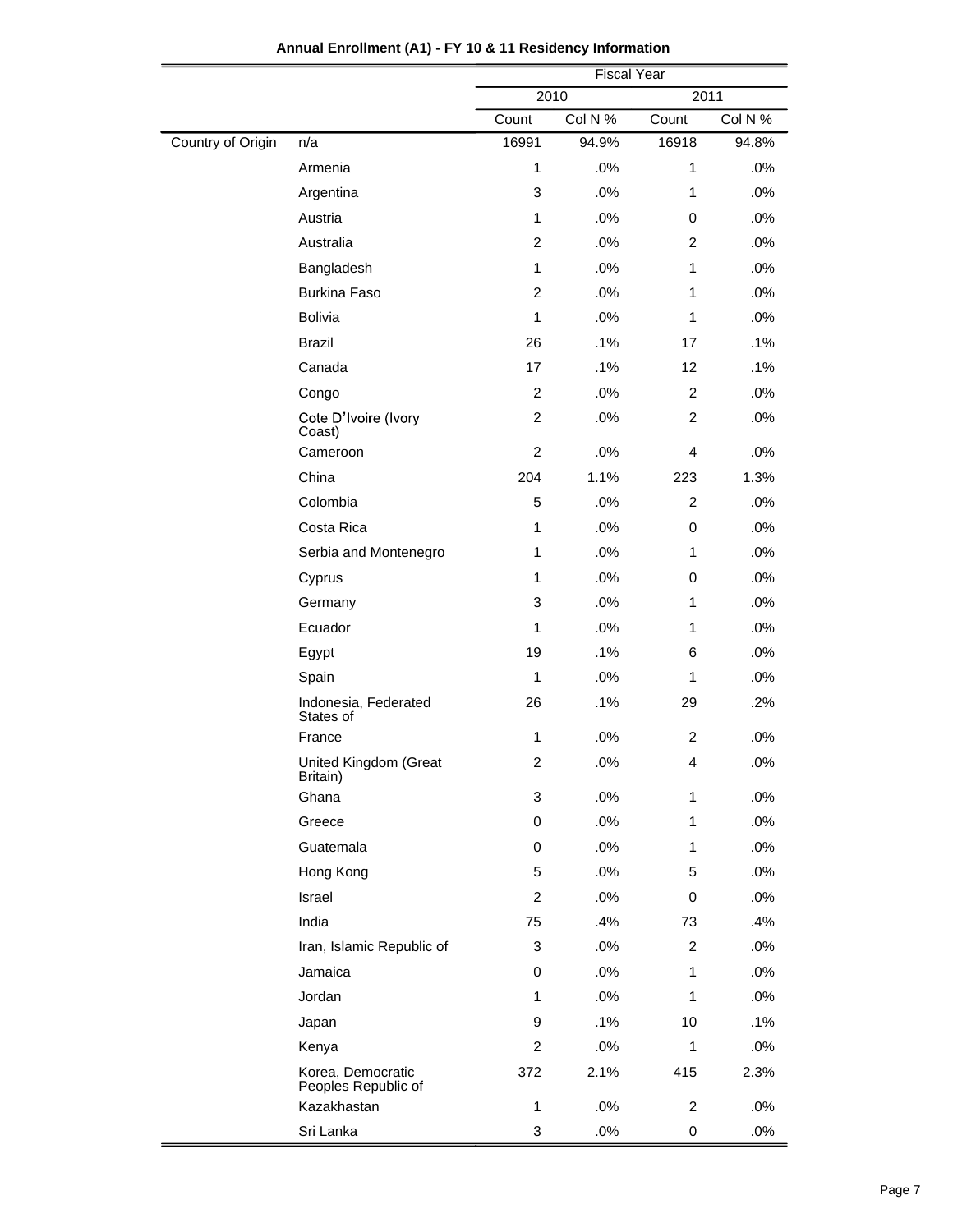|                   |                                           | <b>Fiscal Year</b> |         |              |         |  |
|-------------------|-------------------------------------------|--------------------|---------|--------------|---------|--|
|                   |                                           |                    | 2010    | 2011         |         |  |
|                   |                                           | Count              | Col N % | Count        | Col N % |  |
| Country of Origin | Morocco                                   | $\mathbf{1}$       | .0%     | $\mathbf{1}$ | .0%     |  |
|                   | Macedonia, Former<br>Yugoslav Republic of | $\mathbf{1}$       | .0%     | $\mathbf{1}$ | .0%     |  |
|                   | Mali                                      | $\mathbf{1}$       | .0%     | 0            | .0%     |  |
|                   | Macao                                     | 2                  | .0%     | 3            | .0%     |  |
|                   | Malawi                                    | $\mathbf{1}$       | .0%     | 0            | .0%     |  |
|                   | Mexico                                    | $\overline{4}$     | .0%     | 4            | .0%     |  |
|                   | Malaysia                                  | 2                  | .0%     | 1            | .0%     |  |
|                   | Nigeria                                   | 3                  | .0%     | 0            | .0%     |  |
|                   | Nicaragua                                 | 0                  | .0%     | 3            | .0%     |  |
|                   | Myanmar (Burma)                           | 1                  | .0%     | 0            | .0%     |  |
|                   | Nepal                                     | 1                  | .0%     | 1            | .0%     |  |
|                   | Panama                                    | 0                  | .0%     | $\mathbf{1}$ | .0%     |  |
|                   | Peru                                      | 1                  | .0%     | 1            | .0%     |  |
|                   | Philippines                               | 3                  | .0%     | 0            | .0%     |  |
|                   | Pakistan                                  | 8                  | .0%     | 9            | .1%     |  |
|                   | Palestinian Territory,<br>Occupied        | $\mathbf 1$        | .0%     | 0            | .0%     |  |
|                   | Paraguay                                  | $\mathbf{1}$       | .0%     | 0            | .0%     |  |
|                   | Romania                                   | 1                  | .0%     | 0            | .0%     |  |
|                   | <b>Russian Federation</b>                 | $\mathbf{1}$       | .0%     | 1            | .0%     |  |
|                   | Singapore                                 | $\overline{c}$     | .0%     | 3            | .0%     |  |
|                   | El Salvador                               | $\mathbf{1}$       | .0%     | 0            | .0%     |  |
|                   | Togo                                      | $\overline{c}$     | .0%     | 1            | .0%     |  |
|                   | Thailand                                  | $\overline{c}$     | .0%     | 5            | .0%     |  |
|                   | <b>Turkey</b>                             | 8                  | .0%     | 4            | .0%     |  |
|                   | Taiwan, Province of China                 | 47                 | .3%     | 39           | .2%     |  |
|                   | Ukraine                                   | $\mathbf{1}$       | .0%     | $\mathbf{1}$ | .0%     |  |
|                   | Venezuela                                 | $\mathbf{1}$       | .0%     | $\mathbf{1}$ | .0%     |  |
|                   | Vietnam                                   | 14                 | .1%     | 10           | .1%     |  |
|                   | South Africa                              | 5                  | .0%     | 3            | .0%     |  |
|                   | Zambia                                    | $\mathbf 1$        | .0%     | 1            | .0%     |  |
|                   | Zimbabwe                                  | 0                  | .0%     | 1            | .0%     |  |
|                   | Total                                     | 17909              | 100.0%  | 17840        | 100.0%  |  |

## **Annual Enrollment (A1) - FY 10 & 11 Residency Information**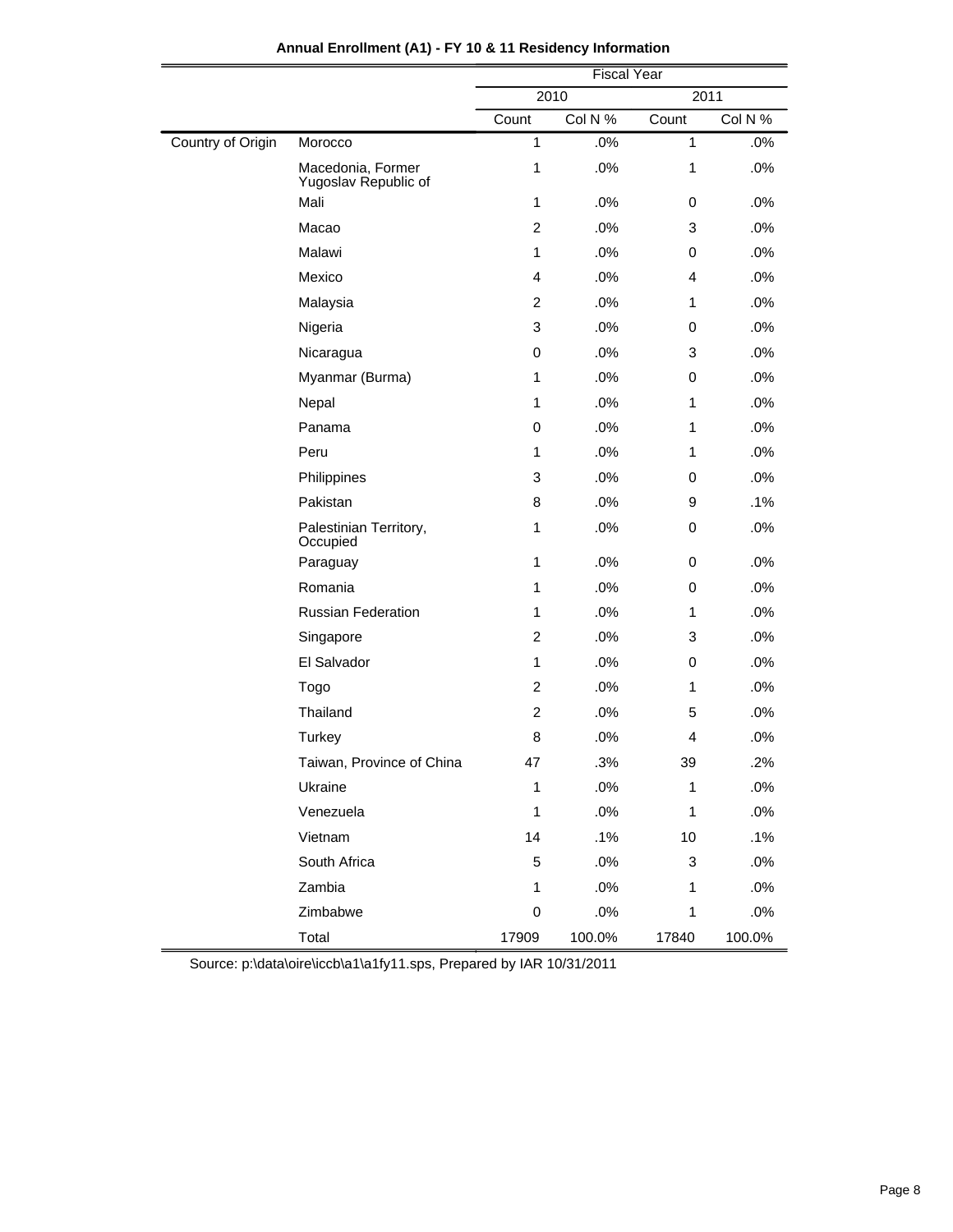|         |                 | <b>Fiscal Year</b> |            |                |            |
|---------|-----------------|--------------------|------------|----------------|------------|
|         |                 | 2010<br>2011       |            |                |            |
|         |                 | Count              | Column N % | Count          | Column N % |
| Program | <b>B ABGAAS</b> | 6                  | .0%        | 12             | .1%        |
|         | <b>B ABKAAS</b> | 12                 | .1%        | 5              | .0%        |
|         | <b>B ABLAAS</b> | 63                 | .4%        | 54             | .3%        |
|         | <b>B ABLCER</b> | 1                  | .0%        | 2              | .0%        |
|         | <b>B ABMAAS</b> | 53                 | .3%        | 50             | .3%        |
|         | <b>B ABRAAS</b> | $\overline{7}$     | .0%        | 9              | .1%        |
|         | <b>B ABTAAS</b> | 10                 | .1%        | 10             | .1%        |
|         | <b>B ACCAAS</b> | 173                | 1.0%       | 178            | 1.0%       |
|         | <b>B ACCCER</b> | 26                 | .1%        | 19             | .1%        |
|         | <b>B AGBCER</b> | $\overline{2}$     | .0%        | 6              | .0%        |
|         | <b>B BNKAAS</b> | $\mathbf{1}$       | .0%        | 0              | .0%        |
|         | <b>B CCPAAS</b> | $\overline{c}$     | .0%        | 8              | .0%        |
|         | <b>B CPLAAS</b> | 0                  | .0%        | 1              | .0%        |
|         | <b>B CSSAAS</b> | 1                  | .0%        | 1              | .0%        |
|         | <b>B EQMAAS</b> | 21                 | .1%        | 23             | .1%        |
|         | <b>B EQMCER</b> | 3                  | .0%        | $\overline{4}$ | .0%        |
|         | <b>B FLDCER</b> | 3                  | .0%        | 2              | .0%        |
|         | <b>B GISAAS</b> | 3                  | .0%        | 0              | .0%        |
|         | <b>B GISCER</b> | 4                  | .0%        | $\overline{c}$ | .0%        |
|         | <b>B HIFCER</b> | 10                 | .1%        | 6              | .0%        |
|         | <b>B HIHAAS</b> | 36                 | .2%        | 31             | .2%        |
|         | <b>B HIMCER</b> | $\overline{c}$     | .0%        | $\overline{c}$ | .0%        |
|         | <b>B HIRAAS</b> | 75                 | .4%        | 69             | .4%        |
|         | <b>B HRCAAS</b> | 5                  | .0%        | 6              | .0%        |
|         | <b>B INDCER</b> | 15                 | .1%        | 10             | .1%        |
|         | <b>B INTCER</b> | $\overline{7}$     | .0%        | 6              | .0%        |
|         | <b>B MGTAAS</b> | 265                | 1.5%       | 262            | 1.5%       |
|         | <b>B MKTAAS</b> | 68                 | .4%        | 74             | .4%        |
|         | <b>B OCAAAS</b> | 1                  | .0%        | 1              | .0%        |
|         | <b>B OCIAAS</b> | 0                  | .0%        | 1              | .0%        |
|         | C TFLCER        | 1                  | .0%        | 0              | .0%        |
|         | E ACRAAS        | 76                 | .4%        | 75             | .4%        |
|         | <b>E ACRCER</b> | 5                  | .0%        | 5              | .0%        |
|         | E AFTAAS        | 27                 | .2%        | 32             | .2%        |
|         | E AMTCER        | 7                  | .0%        | 13             | .1%        |
|         | E AUSCER        | 7                  | .0%        | 4              | .0%        |
|         | E AUTAAS        | 115                | .6%        | 105            | .6%        |
|         | E BCRCER        | 12                 | .1%        | 14             | .1%        |
|         | E BLACER        | 10                 | .1%        | 0              | .0%        |
|         | E CCACER        | 124                | .7%        | 92             | .5%        |
|         | E CCDCER        | 1                  | .0%        | $\pmb{0}$      | .0%        |

**Annual Enrollment (A1) - FY 10 & 11 Degree Program Enrollment**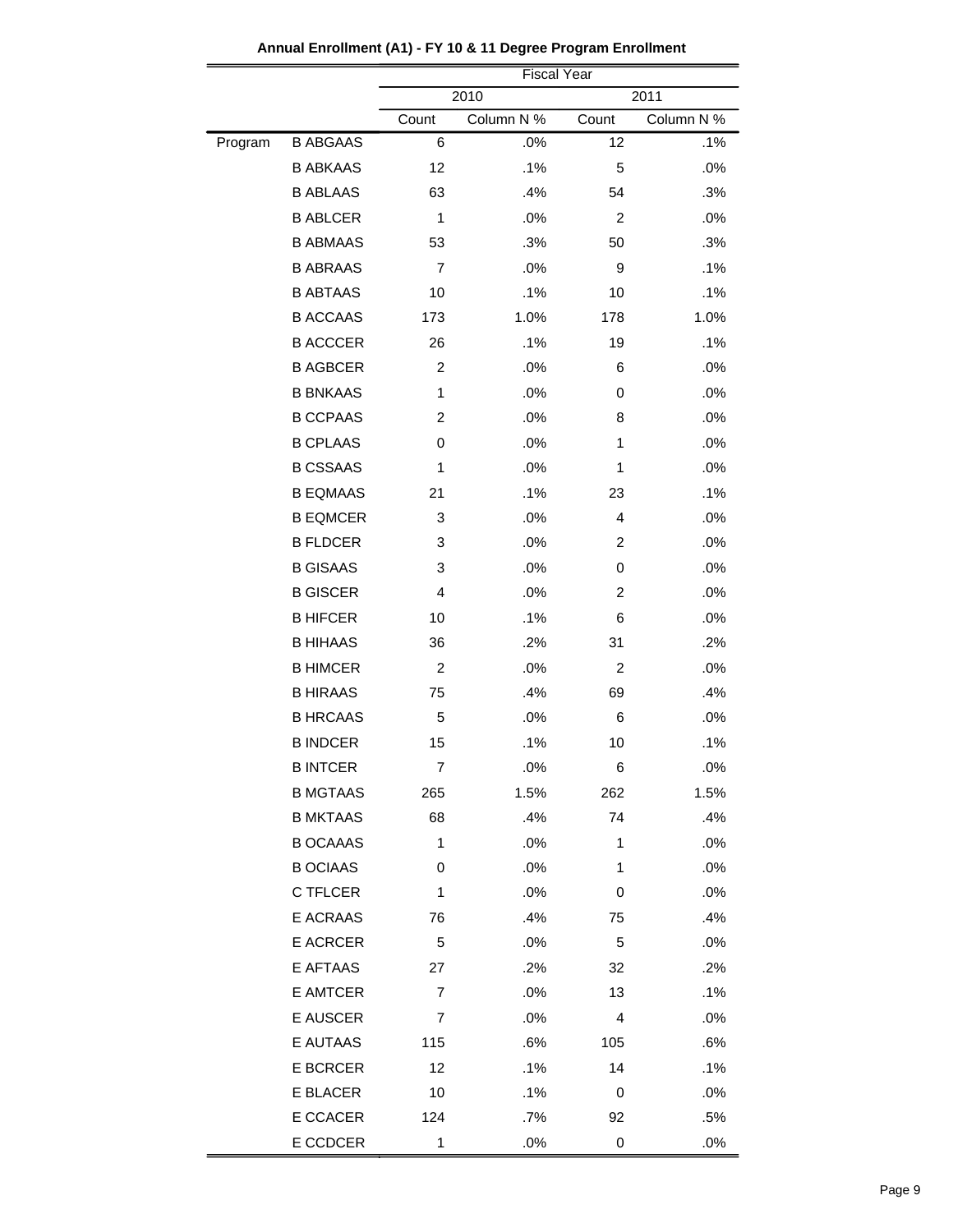|         |                 | <b>Fiscal Year</b>     |            |                         |            |  |
|---------|-----------------|------------------------|------------|-------------------------|------------|--|
|         |                 | 2010<br>2011           |            |                         |            |  |
|         |                 | Count                  | Column N % | Count                   | Column N % |  |
| Program | E CDBAAS        | 39                     | .2%        | 34                      | .2%        |  |
|         | E CDMAAS        | 74                     | .4%        | 82                      | .5%        |  |
|         | E CDSAAS        | 12                     | .1%        | 10                      | .1%        |  |
|         | E CITAAS        | 1                      | .0%        | 1                       | .0%        |  |
|         | E CIVCER        | $\overline{7}$         | .0%        | $\overline{4}$          | .0%        |  |
|         | E CMDCER        | $\overline{c}$         | .0%        | 1                       | .0%        |  |
|         | E CNHAAS        | 0                      | .0%        | 1                       | .0%        |  |
|         | <b>E CRRCER</b> | 1                      | .0%        | 0                       | .0%        |  |
|         | E CTTAAS        | 13                     | .1%        | 11                      | $.1\%$     |  |
|         | E CWCCER        | 0                      | .0%        | 1                       | .0%        |  |
|         | E ECJAAS        | 52                     | .3%        | 30                      | .2%        |  |
|         | E ECSAAS        | 48                     | .3%        | 48                      | .3%        |  |
|         | E EITCER        | 1                      | .0%        | 1                       | .0%        |  |
|         | E EIWCER        | 24                     | .1%        | 30                      | .2%        |  |
|         | <b>E ELPCER</b> | 19                     | .1%        | 14                      | .1%        |  |
|         | E ELTAAS        | 1                      | .0%        | 0                       | .0%        |  |
|         | E ENSAES        | 252                    | 1.4%       | 257                     | 1.4%       |  |
|         | <b>E ERWCER</b> | 3                      | .0%        | 4                       | .0%        |  |
|         | E GLZCER        | 10                     | .1%        | 0                       | .0%        |  |
|         | E HVCCER        | 38                     | .2%        | 43                      | .2%        |  |
|         | E IMTCER        | 30                     | .2%        | 39                      | .2%        |  |
|         | <b>E IRWCER</b> | 62                     | .3%        | 46                      | .3%        |  |
|         | <b>E LBRCER</b> | 19                     | .1%        | 1                       | .0%        |  |
|         | E MFGAAS        | 42                     | .2%        | 55                      | .3%        |  |
|         | <b>E MFTCER</b> | 1                      | .0%        | 7                       | .0%        |  |
|         | E MLLCER        | 2                      | .0%        | 0                       | .0%        |  |
|         | <b>E MPTAAS</b> | $\,0\,$                | .0%        | 1                       | .0%        |  |
|         | E PDACER        | 33                     | .2%        | 0                       | .0%        |  |
|         | E PETAAS        | 58                     | .3%        | 70                      | .4%        |  |
|         | E PFTCER        | 20                     | .1%        | 17                      | .1%        |  |
|         | <b>E SMACER</b> | 17                     | .1%        | 15                      | .1%        |  |
|         | E SSTAAS        | 10                     | .1%        | 7                       | .0%        |  |
|         | E TACCER        | 3                      | .0%        | $\overline{\mathbf{c}}$ | .0%        |  |
|         | E TTTCER        | 13                     | .1%        | 45                      | .3%        |  |
|         | F AADAFA        | 90                     | .5%        | 95                      | .5%        |  |
|         | F AAEAFA        | 22                     | .1%        | 24                      | .1%        |  |
|         | <b>F GDSAAS</b> | 73                     | .4%        | 79                      | .4%        |  |
|         | <b>F MCAAAS</b> | 0                      | .0%        | 1                       | .0%        |  |
|         | <b>F MCBAAS</b> | 49                     | .3%        | 57                      | .3%        |  |
|         | <b>F MCCAAS</b> |                        | .1%        |                         |            |  |
|         | <b>F MCPAAS</b> | $12 \overline{ }$<br>1 | .0%        | 15<br>$\mathbf 1$       | .1%<br>.0% |  |

**Annual Enrollment (A1) - FY 10 & 11 Degree Program Enrollment**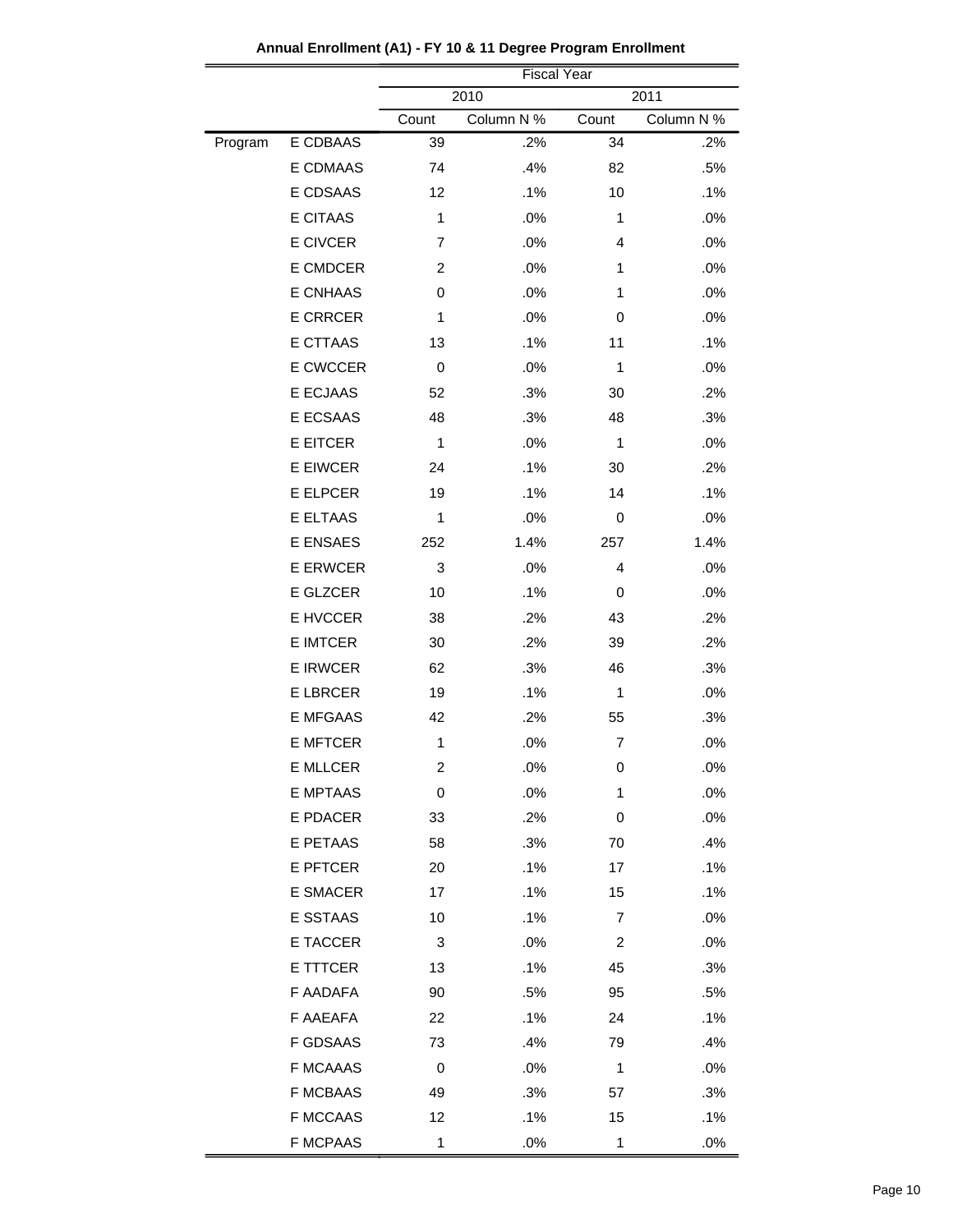|         |                 |                | <b>Fiscal Year</b> |                |            |
|---------|-----------------|----------------|--------------------|----------------|------------|
|         |                 |                | 2010               |                | 2011       |
|         |                 | Count          | Column N %         | Count          | Column N % |
| Program | <b>F MSEAFA</b> | 27             | .2%                | 30             | .2%        |
|         | <b>F MSPAFA</b> | 45             | .3%                | 44             | .2%        |
|         | <b>G DCMCER</b> | 2              | .0%                | 5              | .0%        |
|         | <b>G DHGAAS</b> | 86             | .5%                | 73             | .4%        |
|         | <b>G DTPAAS</b> | 22             | .1%                | 23             | .1%        |
|         | <b>G DTPCER</b> | 3              | .0%                | 6              | .0%        |
|         | <b>G EMACER</b> | 4              | .0%                | $\overline{4}$ | .0%        |
|         | <b>G EMTAAS</b> | 22             | .1%                | 31             | .2%        |
|         | <b>G EMTCER</b> | 20             | .1%                | 7              | .0%        |
|         | <b>G MASCER</b> | 47             | .3%                | 48             | .3%        |
|         | <b>G MSGCER</b> | $\overline{c}$ | .0%                | 0              | .0%        |
|         | <b>G NASCER</b> | 45             | .3%                | 38             | .2%        |
|         | <b>G NURAAS</b> | 285            | 1.6%               | 248            | 1.4%       |
|         | <b>G NURCER</b> | 16             | .1%                | 8              | .0%        |
|         | <b>G OTAAAS</b> | 41             | .2%                | 29             | .2%        |
|         | <b>G RTTAAS</b> | 37             | .2%                | 24             | .1%        |
|         | <b>G SURAAS</b> | 40             | .2%                | 40             | .2%        |
|         | <b>G VTTAAS</b> | 72             | .4%                | 51             | .3%        |
|         | <b>G XRAAAS</b> | 33             | .2%                | 48             | .3%        |
|         | H GAAAA         | 2013           | 11.2%              | 1857           | 10.4%      |
|         | H GAACE         | 4162           | 23.2%              | 4071           | 22.8%      |
|         | <b>I OCAAAS</b> | 0              | .0%                | $\mathbf{1}$   | .0%        |
|         | I OCDAAS        | 0              | .0%                | 1              | .0%        |
|         | I OCOCER        | 1              | .0%                | 0              | .0%        |
|         | <b>I TRACER</b> | 3              | .0%                | 2              | .0%        |
|         | M CNAAAS        | 1              | .0%                | 1              | $.0\%$     |
|         | M VCGAAS        | 1              | .0%                | 0              | .0%        |
|         | M VCGCER        | 1              | .0%                | 0              | .0%        |
|         | N ASGAS         | 2206           | 12.3%              | 2115           | 11.9%      |
|         | N FTRCER        | 14             | .1%                | 15             | .1%        |
|         | OCCUP0199       | 46             | .3%                | 58             | .3%        |
|         | OCCUP0699       | 29             | .2%                | 31             | .2%        |
|         | OCCUP0799       | 1048           | 5.9%               | 1016           | 5.7%       |
|         | OCCUP0899       | 11             | .1%                | 6              | .0%        |
|         | OCCUP1099       | 16             | .1%                | 27             | $.2\%$     |
|         | OCCUP1599       | 19             | .1%                | 18             | .1%        |
|         | OCCUP1799       | 1223           | 6.8%               | 1284           | 7.2%       |
|         | OCCUP2001       | 42             | .2%                | 30             | .2%        |
|         | OCCUP2101       | 29             | .2%                | 19             | $.1\%$     |
|         | OCCUP3199       | 3              | .0%                | 2              | .0%        |
|         | OCCUP4399       | 6              | .0%                | 468            | 2.6%       |

**Annual Enrollment (A1) - FY 10 & 11 Degree Program Enrollment**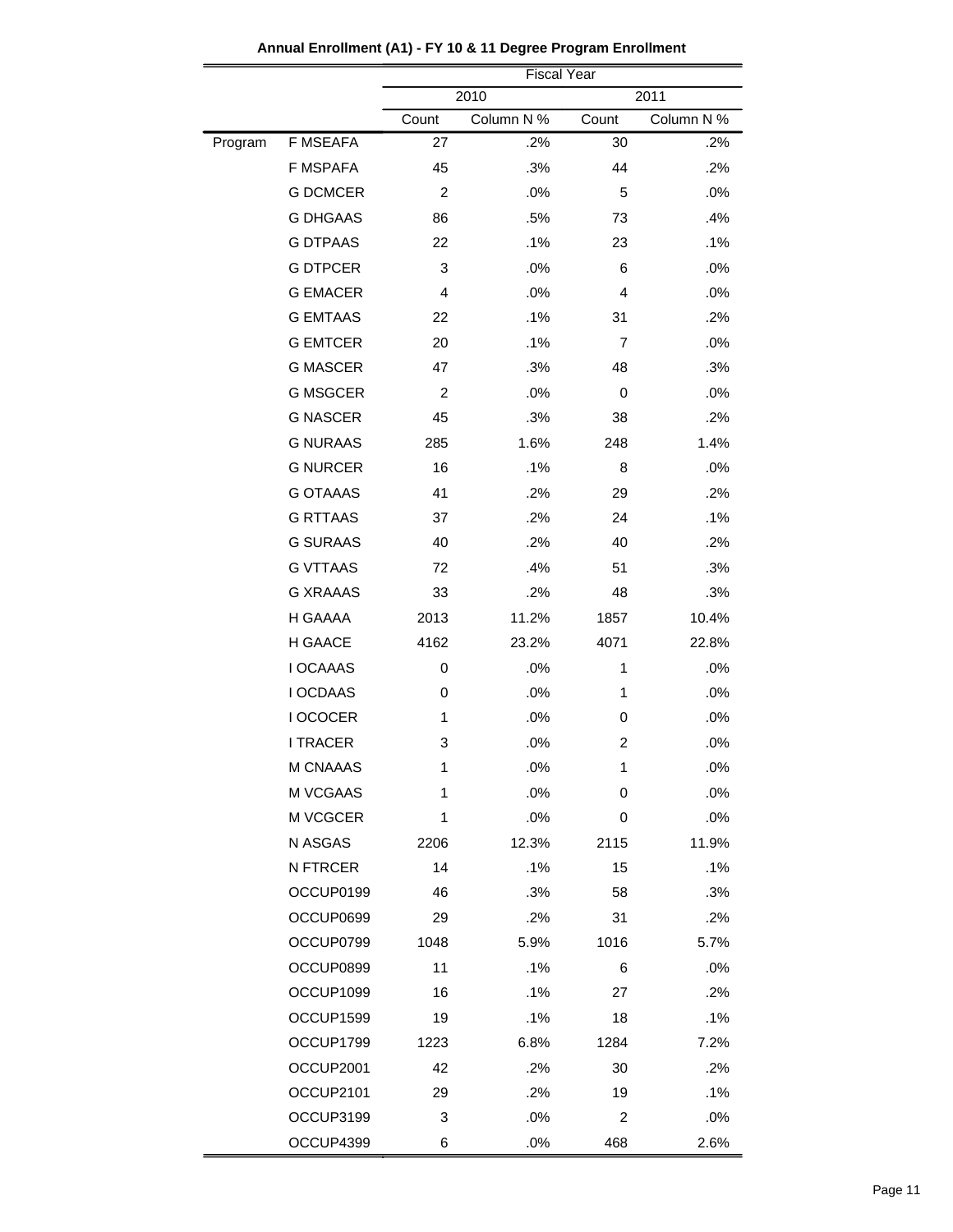|         |                  |                | <b>Fiscal Year</b> |                         |            |
|---------|------------------|----------------|--------------------|-------------------------|------------|
|         |                  |                | 2010               |                         | 2011       |
|         |                  | Count          | Column N %         | Count                   | Column N % |
| Program | OCCUP4699        | 42             | .2%                | 25                      | .1%        |
|         | OCCUP4799        | 42             | .2%                | 23                      | .1%        |
|         | OCCUP4899        | 45             | .3%                | 21                      | .1%        |
|         | OCCUP4999        | 0              | .0%                | 2                       | .0%        |
|         | S CDACER         | 4              | .0%                | 3                       | .0%        |
|         | S CHDAAS         | 125            | .7%                | 120                     | .7%        |
|         | S CJSAAS         | 236            | 1.3%               | 299                     | 1.7%       |
|         | S FSTAAS         | 48             | .3%                | 36                      | .2%        |
|         | <b>S FSTCER</b>  | 2              | .0%                | 4                       | .0%        |
|         | S HSTAAS         | $\overline{2}$ | .0%                | 3                       | .0%        |
|         | <b>S PROAAS</b>  | $\overline{2}$ | .0%                | 1                       | .0%        |
|         | <b>TASPCER</b>   | 1              | .0%                | 3                       | .0%        |
|         | <b>T CGRCER</b>  | $\overline{2}$ | .0%                | 1                       | .0%        |
|         | <b>T CISCER</b>  | 4              | .0%                | 5                       | .0%        |
|         | <b>T CMSAAS</b>  | 73             | .4%                | 63                      | .4%        |
|         | <b>T CNAAAS</b>  | 126            | .7%                | 110                     | .6%        |
|         | <b>T CPLAAS</b>  | 51             | .3%                | 48                      | .3%        |
|         | <b>T CSMCER</b>  | $\overline{4}$ | .0%                | 3                       | .0%        |
|         | <b>T CSSAAS</b>  | 1              | .0%                | 0                       | .0%        |
|         | <b>T DGMAAS</b>  | 125            | .7%                | 137                     | .8%        |
|         | <b>T IPRCER</b>  | 10             | .1%                | 11                      | .1%        |
|         | <b>TLINCER</b>   | 0              | .0%                | 3                       | .0%        |
|         | <b>T MSACER</b>  | 4              | .0%                | 0                       | .0%        |
|         | <b>T MSOCER</b>  | 5              | .0%                | 3                       | .0%        |
|         | <b>T NETCER</b>  | 3              | .0%                | 1                       | .0%        |
|         | T OCAAAS         | 117            | .7%                | 121                     | .7%        |
|         | <b>TOCPCER</b>   | $\overline{c}$ | .0%                | $\overline{4}$          | .0%        |
|         | <b>T OCTCER</b>  | 10             | .1%                | 4                       | $.0\%$     |
|         | T ODBCER         | 6              | .0%                | $\overline{\mathbf{c}}$ | .0%        |
|         | T OOSCER         | 3              | .0%                | 4                       | .0%        |
|         | <b>T VGAAAS</b>  | 5              | .0%                | 2                       | $.0\%$     |
|         | <b>TVGWCER</b>   | 4              | .0%                | $\overline{\mathbf{c}}$ | $.0\%$     |
|         | <b>T WSMCER</b>  | 10             | .1%                | 9                       | .1%        |
|         | <b>VOCSK1600</b> | 172            | 1.0%               | 39                      | $.2\%$     |
|         | <b>VOCSK1601</b> | 4              | .0%                | 0                       | $.0\%$     |
|         | <b>VOCSK1607</b> | 70             | .4%                | 9                       | .1%        |
|         | <b>VOCSK1614</b> | 304            | 1.7%               | 20                      | $.1\%$     |
|         | <b>VOCSK1616</b> | 17             | .1%                | 17                      | .1%        |
|         | <b>VOCSK1617</b> | 3              | .0%                | 0                       | $.0\%$     |
|         | X CDLCER         | 21             | .1%                | 3                       | .0%        |
|         | Y AB1CE          | 0              | .0%                | 4                       | .0%        |

## **Annual Enrollment (A1) - FY 10 & 11 Degree Program Enrollment**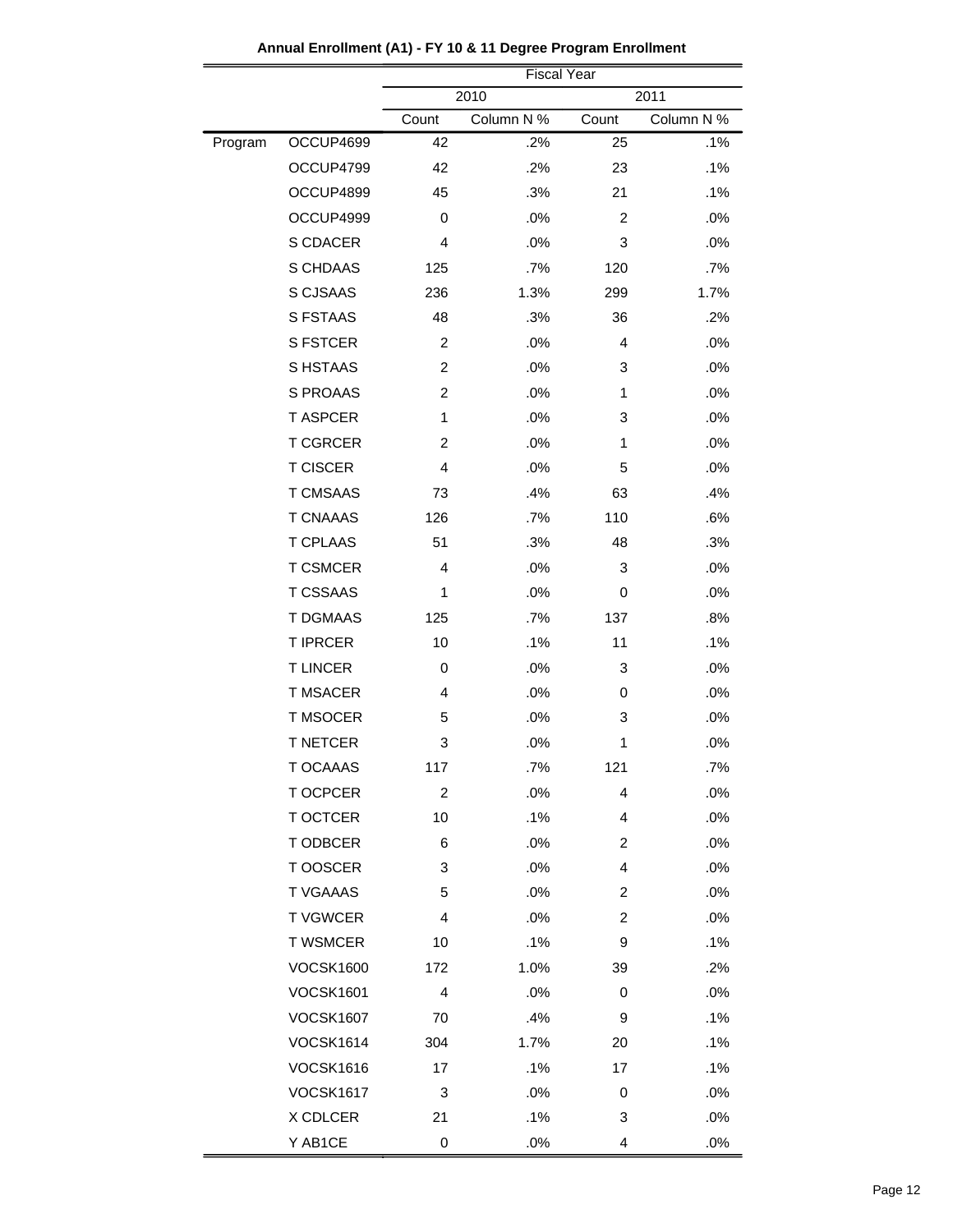|         |          | <b>Fiscal Year</b>  |        |       |            |  |  |
|---------|----------|---------------------|--------|-------|------------|--|--|
|         |          |                     | 2010   |       | 2011       |  |  |
|         |          | Count<br>Column N % |        | Count | Column N % |  |  |
| Program | Y AB2CE  | $\mathbf 0$         | .0%    | 37    | $.2\%$     |  |  |
|         | Y AB3CE  | $\overline{7}$      | .0%    | 132   | .7%        |  |  |
|         | Y AB4CE  | 17                  | .1%    | 213   | 1.2%       |  |  |
|         | Y AS5CE  | 26                  | .1%    | 98    | .5%        |  |  |
|         | Y AS6CE  | 22                  | .1%    | 66    | .4%        |  |  |
|         | Y EL1CE  | 34                  | .2%    | 9     | $.1\%$     |  |  |
|         | Y EL2CE  | 98                  | .5%    | 32    | .2%        |  |  |
|         | Y EL3CE  | 51                  | .3%    | 19    | $.1\%$     |  |  |
|         | Y EL4CE  | 49                  | .3%    | 19    | .1%        |  |  |
|         | Y EL5CE  | 39                  | .2%    | 16    | $.1\%$     |  |  |
|         | Y EL6CE  | 2                   | .0%    | 1     | $.0\%$     |  |  |
|         | Y GSUAGS | 1722                | 9.6%   | 1911  | 10.7%      |  |  |
|         | Total    | 17909               | 100.0% | 17840 | 100.0%     |  |  |

## **Annual Enrollment (A1) - FY 10 & 11 Degree Program Enrollment**

Source: p:\data\oire\iccb\a1\a1fy11.sps, Prepared by IAR 10/31/2011

|                                         |                                  | <b>Fiscal Year</b> |         |                |         |
|-----------------------------------------|----------------------------------|--------------------|---------|----------------|---------|
|                                         |                                  | 2010               |         | 2011           |         |
|                                         |                                  | Count              | Col N % | Count          | Col N % |
| Type of Completion                      | DID NOT complete a<br>program    | 16705              | 93.3%   | 16324          | 91.5%   |
|                                         | Graduate completer               | 958                | 5.3%    | 1360           | 7.6%    |
|                                         | <b>GED</b> completer             | 91                 | .5%     | 49             | .3%     |
|                                         | Other ABE/ESL<br>Advancement     | 155                | .9%     | 107            | .6%     |
|                                         | Total                            | 17909              | 100.0%  | 17840          | 100.0%  |
| <b>Term Graduated 1st</b><br>Curriculum | Did Not Complete a<br>Curriculum | 16705              | 93.3%   | 16324          | 91.5%   |
|                                         | Summer Term                      | 298                | 1.7%    | 163            | .9%     |
|                                         | Fall Term                        | 399                | 2.2%    | 316            | 1.8%    |
|                                         | Spring Term                      | 507                | 2.8%    | 1037           | 5.8%    |
|                                         | Total                            | 17909              | 100.0%  | 17840          | 100.0%  |
| Term Graduated 2nd<br>Curriculum        | Did Not Complete a<br>Curriculum | 17890              | 99.9%   | 17811          | 99.8%   |
|                                         | Summer Term                      | 6                  | .0%     | $\overline{7}$ | .0%     |
|                                         | Fall Term                        | 3                  | .0%     | 5              | .0%     |
|                                         | Spring Term                      | 10                 | $.1\%$  | 17             | .1%     |
|                                         | Total                            | 17909              | 100.0%  | 17840          | 100.0%  |

# **Annual Enrollment (A1) - FY 10 & 11 Degree Completion Data**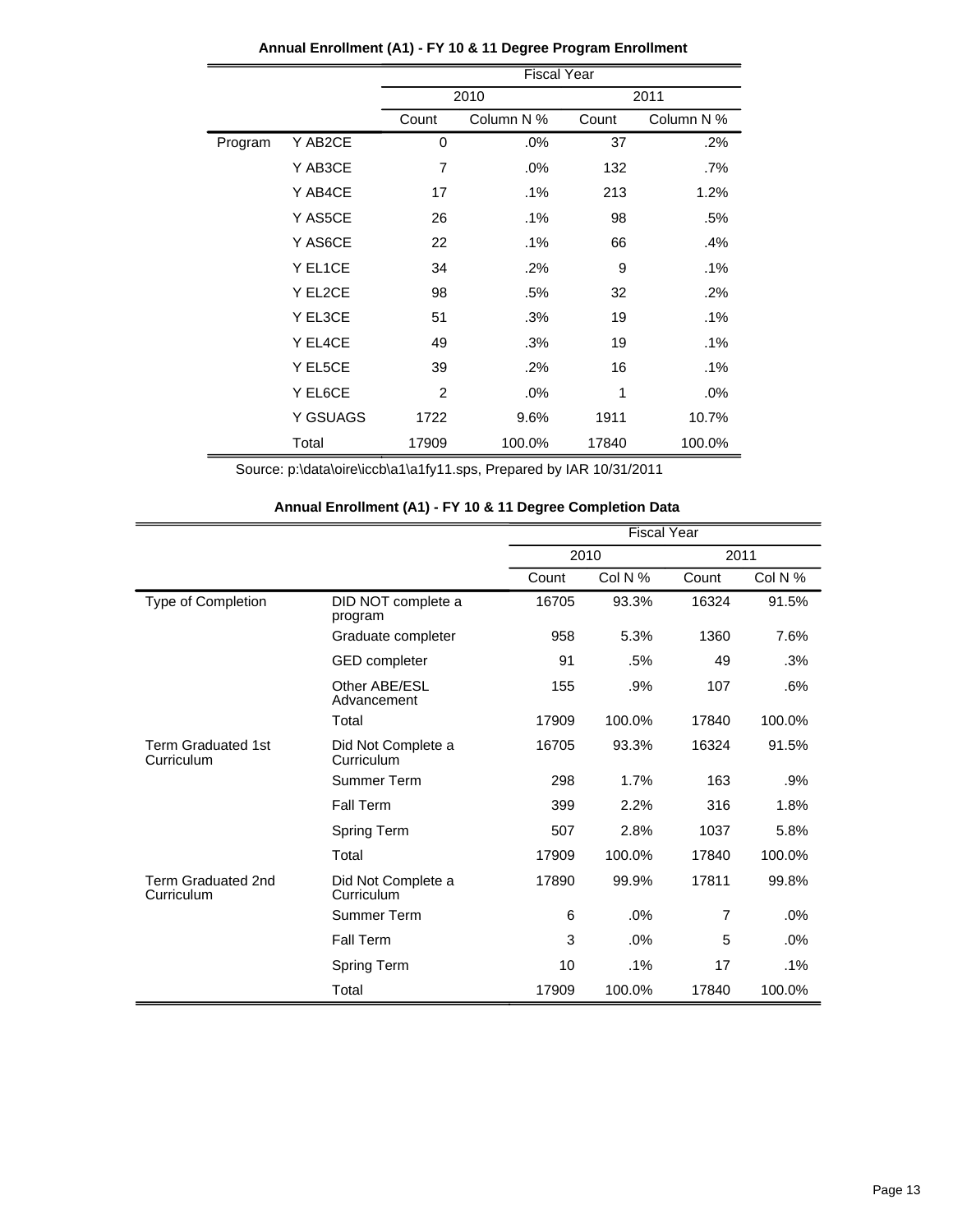|                              |                 | <b>Fiscal Year</b>      |         |                |         |  |
|------------------------------|-----------------|-------------------------|---------|----------------|---------|--|
|                              |                 |                         | 2010    |                | 2011    |  |
|                              |                 | Count                   | Col N % | Count          | Col N % |  |
| Primary Program<br>Completed |                 | 16705                   | 93.3%   | 16324          | 91.5%   |  |
|                              | <b>B ABLAAS</b> | 5                       | .0%     | 5              | .0%     |  |
|                              | <b>B ABLCER</b> | 1                       | .0%     | 0              | .0%     |  |
|                              | <b>B ABMAAS</b> | $\overline{4}$          | .0%     | $\overline{2}$ | .0%     |  |
|                              | <b>B ABTAAS</b> | $\mathbf{1}$            | .0%     | 1              | .0%     |  |
|                              | <b>B ACCAAS</b> | 16                      | .1%     | 10             | .1%     |  |
|                              | <b>B ACCCER</b> | $\overline{4}$          | .0%     | 4              | .0%     |  |
|                              | <b>B AGBCER</b> | $\mathbf{1}$            | .0%     | $\overline{c}$ | .0%     |  |
|                              | <b>B CCPAAS</b> | 0                       | .0%     | 1              | .0%     |  |
|                              | <b>B EQMAAS</b> | 0                       | .0%     | $\overline{2}$ | .0%     |  |
|                              | <b>B EQMCER</b> | 0                       | .0%     | 1              | .0%     |  |
|                              | <b>B GISCER</b> | $\mathbf{1}$            | .0%     | 0              | .0%     |  |
|                              | <b>B HIHAAS</b> | 5                       | .0%     | 1              | .0%     |  |
|                              | <b>B HIRAAS</b> | 8                       | .0%     | 7              | .0%     |  |
|                              | <b>B INDCER</b> | $\mathbf{1}$            | .0%     | $\overline{c}$ | .0%     |  |
|                              | <b>B INTCER</b> | $\overline{c}$          | .0%     | $\overline{c}$ | .0%     |  |
|                              | <b>B MGTAAS</b> | 32                      | .2%     | 22             | .1%     |  |
|                              | <b>B MKTAAS</b> | 3                       | .0%     | 6              | .0%     |  |
|                              | <b>C TFLCER</b> | 1                       | .0%     | $\mathbf 0$    | .0%     |  |
|                              | E ACECER        | 0                       | .0%     | 16             | .1%     |  |
|                              | E ACRAAS        | 5                       | .0%     | $\overline{c}$ | .0%     |  |
|                              | <b>E ACRCER</b> | 0                       | .0%     | 3              | .0%     |  |
|                              | E AFTAAS        | 8                       | .0%     | 6              | .0%     |  |
|                              | E AUSCER        | 0                       | .0%     | 1              | .0%     |  |
|                              | <b>E AUTAAS</b> | $\overline{4}$          | .0%     | 8              | .0%     |  |
|                              | E BCRCER        | $\overline{\mathbf{c}}$ | .0%     | 3              | .0%     |  |
|                              | <b>E BRLCER</b> | $\overline{c}$          | .0%     | 7              | .0%     |  |
|                              | E CDBAAS        | $\overline{c}$          | .0%     | 2              | .0%     |  |
|                              | E CDMAAS        | 5                       | .0%     | 4              | .0%     |  |
|                              | E CDSAAS        | 1                       | .0%     | 7              | .0%     |  |
|                              | E CIVCER        | $\overline{c}$          | .0%     | 2              | .0%     |  |
|                              | E CRRCER        | 0                       | .0%     | 7              | .0%     |  |
|                              | <b>E CTTAAS</b> | 1                       | $.0\%$  | 5              | .0%     |  |
|                              | E CWCCER        | 1                       | .0%     | 12             | .1%     |  |
|                              | E ECJAAS        | $\overline{c}$          | .0%     | 0              | .0%     |  |
|                              | E ECSAAS        | 3                       | $.0\%$  | 3              | .0%     |  |
|                              | E EITCER        | 0                       | .0%     | 1              | .0%     |  |
|                              | E ELPCER        | 4                       | .0%     | 0              | .0%     |  |
|                              | E ENOCER        | 0                       | .0%     | 9              | .1%     |  |
|                              | E ENSAES        | 8                       | .0%     | 3              | .0%     |  |
|                              |                 |                         |         |                |         |  |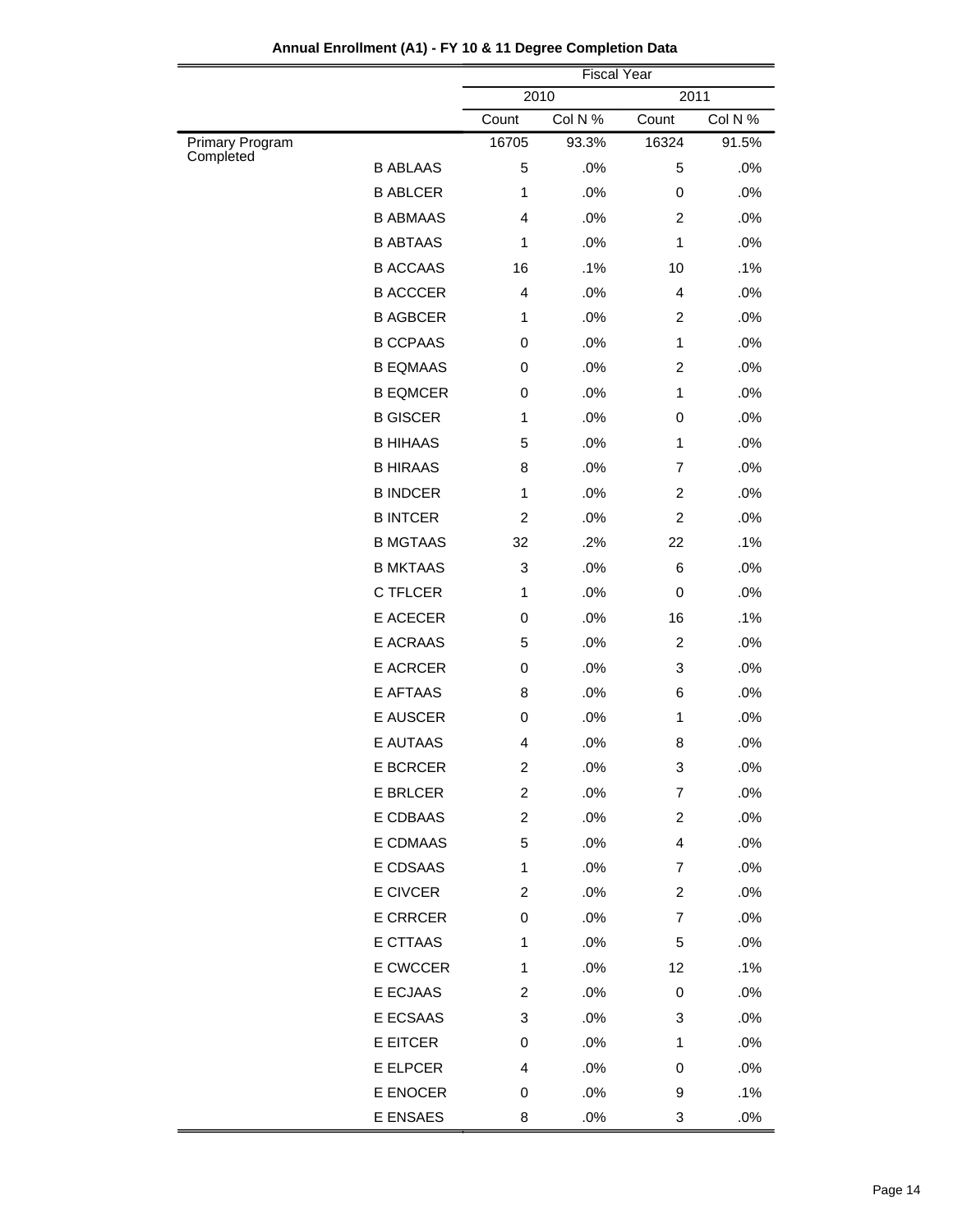| 2010<br>2011<br>Col N %<br>Count<br>Count<br>E HACCER<br>.0%<br>$\mathbf{1}$<br>Primary Program<br>0<br>Completed<br>E HVCCER<br>.0%<br>3<br>9<br><b>E LBRCER</b><br>.0%<br>$\overline{c}$<br>1<br><b>E MFGAAS</b><br>4<br>.0%<br>8<br>E PETAAS<br>.1%<br>12<br>9<br><b>E SSTAAS</b><br>.0%<br>0<br>1<br>F AADAFA<br>1<br>.0%<br>3<br>F AAEAFA<br>.0%<br>$\mathbf 0$<br>2<br><b>F GDSAAS</b><br>4<br>.0%<br>4<br><b>F MCBAAS</b><br>2<br>.0%<br>0<br><b>F MCCAAS</b><br>.0%<br>1<br>0<br><b>F MSEAFA</b><br>1<br>.0%<br>$\mathbf{1}$<br><b>F MSPAFA</b><br>.0%<br>3<br>$\overline{c}$<br><b>G DCMCER</b><br>$\overline{c}$<br>.0%<br>$\mathbf{1}$<br><b>G DHGAAS</b><br>31<br>.2%<br>30<br><b>G DTPAAS</b><br>$\mathbf 0$<br>.0%<br>1<br><b>G EMACER</b><br>$\mathbf 0$<br>.0%<br>65<br><b>G EMTCER</b><br>.1%<br>15<br>0<br><b>G MASCER</b><br>.1%<br>18<br>12<br><b>G MSGCER</b><br>24<br>.1%<br>23<br><b>G NASCER</b><br>$\overline{c}$<br>.0%<br>255<br><b>G NURAAS</b><br>.4%<br>78<br>81<br><b>G NURCER</b><br>39<br>.2%<br>21<br><b>G OTAAAS</b><br>.1%<br>17<br>13<br><b>G RTTAAS</b><br>.1%<br>15<br>9<br><b>G SURAAS</b><br>$\boldsymbol{7}$<br>.0%<br>19<br><b>G VTTAAS</b><br>.1%<br>31<br>24<br><b>G XCTCER</b><br>.0%<br>0<br>3<br><b>G XMRCER</b><br>$\,0\,$<br>.0%<br>1<br><b>G XRAAAS</b><br>12<br>.1%<br>8<br>H GAAAA<br>.8%<br>130<br>139<br>N ASGAS<br>1.2%<br>242<br>222<br>N FTRCER<br>$\pmb{0}$<br>.0%<br>1 | <b>Fiscal Year</b> |  |  |  |  |
|------------------------------------------------------------------------------------------------------------------------------------------------------------------------------------------------------------------------------------------------------------------------------------------------------------------------------------------------------------------------------------------------------------------------------------------------------------------------------------------------------------------------------------------------------------------------------------------------------------------------------------------------------------------------------------------------------------------------------------------------------------------------------------------------------------------------------------------------------------------------------------------------------------------------------------------------------------------------------------------------------------------------------------------------------------------------------------------------------------------------------------------------------------------------------------------------------------------------------------------------------------------------------------------------------------------------------------------------------------------------------------------------------------------------------------|--------------------|--|--|--|--|
|                                                                                                                                                                                                                                                                                                                                                                                                                                                                                                                                                                                                                                                                                                                                                                                                                                                                                                                                                                                                                                                                                                                                                                                                                                                                                                                                                                                                                                    |                    |  |  |  |  |
|                                                                                                                                                                                                                                                                                                                                                                                                                                                                                                                                                                                                                                                                                                                                                                                                                                                                                                                                                                                                                                                                                                                                                                                                                                                                                                                                                                                                                                    | Col N %            |  |  |  |  |
|                                                                                                                                                                                                                                                                                                                                                                                                                                                                                                                                                                                                                                                                                                                                                                                                                                                                                                                                                                                                                                                                                                                                                                                                                                                                                                                                                                                                                                    | .0%                |  |  |  |  |
|                                                                                                                                                                                                                                                                                                                                                                                                                                                                                                                                                                                                                                                                                                                                                                                                                                                                                                                                                                                                                                                                                                                                                                                                                                                                                                                                                                                                                                    | .1%                |  |  |  |  |
|                                                                                                                                                                                                                                                                                                                                                                                                                                                                                                                                                                                                                                                                                                                                                                                                                                                                                                                                                                                                                                                                                                                                                                                                                                                                                                                                                                                                                                    | .0%                |  |  |  |  |
|                                                                                                                                                                                                                                                                                                                                                                                                                                                                                                                                                                                                                                                                                                                                                                                                                                                                                                                                                                                                                                                                                                                                                                                                                                                                                                                                                                                                                                    | .0%                |  |  |  |  |
|                                                                                                                                                                                                                                                                                                                                                                                                                                                                                                                                                                                                                                                                                                                                                                                                                                                                                                                                                                                                                                                                                                                                                                                                                                                                                                                                                                                                                                    | .1%                |  |  |  |  |
|                                                                                                                                                                                                                                                                                                                                                                                                                                                                                                                                                                                                                                                                                                                                                                                                                                                                                                                                                                                                                                                                                                                                                                                                                                                                                                                                                                                                                                    | .0%                |  |  |  |  |
|                                                                                                                                                                                                                                                                                                                                                                                                                                                                                                                                                                                                                                                                                                                                                                                                                                                                                                                                                                                                                                                                                                                                                                                                                                                                                                                                                                                                                                    | .0%                |  |  |  |  |
|                                                                                                                                                                                                                                                                                                                                                                                                                                                                                                                                                                                                                                                                                                                                                                                                                                                                                                                                                                                                                                                                                                                                                                                                                                                                                                                                                                                                                                    | .0%                |  |  |  |  |
|                                                                                                                                                                                                                                                                                                                                                                                                                                                                                                                                                                                                                                                                                                                                                                                                                                                                                                                                                                                                                                                                                                                                                                                                                                                                                                                                                                                                                                    | .0%                |  |  |  |  |
|                                                                                                                                                                                                                                                                                                                                                                                                                                                                                                                                                                                                                                                                                                                                                                                                                                                                                                                                                                                                                                                                                                                                                                                                                                                                                                                                                                                                                                    | .0%                |  |  |  |  |
|                                                                                                                                                                                                                                                                                                                                                                                                                                                                                                                                                                                                                                                                                                                                                                                                                                                                                                                                                                                                                                                                                                                                                                                                                                                                                                                                                                                                                                    | .0%                |  |  |  |  |
|                                                                                                                                                                                                                                                                                                                                                                                                                                                                                                                                                                                                                                                                                                                                                                                                                                                                                                                                                                                                                                                                                                                                                                                                                                                                                                                                                                                                                                    | .0%                |  |  |  |  |
|                                                                                                                                                                                                                                                                                                                                                                                                                                                                                                                                                                                                                                                                                                                                                                                                                                                                                                                                                                                                                                                                                                                                                                                                                                                                                                                                                                                                                                    | .0%                |  |  |  |  |
|                                                                                                                                                                                                                                                                                                                                                                                                                                                                                                                                                                                                                                                                                                                                                                                                                                                                                                                                                                                                                                                                                                                                                                                                                                                                                                                                                                                                                                    | .0%                |  |  |  |  |
|                                                                                                                                                                                                                                                                                                                                                                                                                                                                                                                                                                                                                                                                                                                                                                                                                                                                                                                                                                                                                                                                                                                                                                                                                                                                                                                                                                                                                                    | .2%                |  |  |  |  |
|                                                                                                                                                                                                                                                                                                                                                                                                                                                                                                                                                                                                                                                                                                                                                                                                                                                                                                                                                                                                                                                                                                                                                                                                                                                                                                                                                                                                                                    | .0%                |  |  |  |  |
|                                                                                                                                                                                                                                                                                                                                                                                                                                                                                                                                                                                                                                                                                                                                                                                                                                                                                                                                                                                                                                                                                                                                                                                                                                                                                                                                                                                                                                    | .4%                |  |  |  |  |
|                                                                                                                                                                                                                                                                                                                                                                                                                                                                                                                                                                                                                                                                                                                                                                                                                                                                                                                                                                                                                                                                                                                                                                                                                                                                                                                                                                                                                                    | .0%                |  |  |  |  |
|                                                                                                                                                                                                                                                                                                                                                                                                                                                                                                                                                                                                                                                                                                                                                                                                                                                                                                                                                                                                                                                                                                                                                                                                                                                                                                                                                                                                                                    | .1%                |  |  |  |  |
|                                                                                                                                                                                                                                                                                                                                                                                                                                                                                                                                                                                                                                                                                                                                                                                                                                                                                                                                                                                                                                                                                                                                                                                                                                                                                                                                                                                                                                    | .1%                |  |  |  |  |
|                                                                                                                                                                                                                                                                                                                                                                                                                                                                                                                                                                                                                                                                                                                                                                                                                                                                                                                                                                                                                                                                                                                                                                                                                                                                                                                                                                                                                                    | 1.4%               |  |  |  |  |
|                                                                                                                                                                                                                                                                                                                                                                                                                                                                                                                                                                                                                                                                                                                                                                                                                                                                                                                                                                                                                                                                                                                                                                                                                                                                                                                                                                                                                                    | .5%                |  |  |  |  |
|                                                                                                                                                                                                                                                                                                                                                                                                                                                                                                                                                                                                                                                                                                                                                                                                                                                                                                                                                                                                                                                                                                                                                                                                                                                                                                                                                                                                                                    | .1%                |  |  |  |  |
|                                                                                                                                                                                                                                                                                                                                                                                                                                                                                                                                                                                                                                                                                                                                                                                                                                                                                                                                                                                                                                                                                                                                                                                                                                                                                                                                                                                                                                    | .1%                |  |  |  |  |
|                                                                                                                                                                                                                                                                                                                                                                                                                                                                                                                                                                                                                                                                                                                                                                                                                                                                                                                                                                                                                                                                                                                                                                                                                                                                                                                                                                                                                                    | .1%                |  |  |  |  |
|                                                                                                                                                                                                                                                                                                                                                                                                                                                                                                                                                                                                                                                                                                                                                                                                                                                                                                                                                                                                                                                                                                                                                                                                                                                                                                                                                                                                                                    | .1%                |  |  |  |  |
|                                                                                                                                                                                                                                                                                                                                                                                                                                                                                                                                                                                                                                                                                                                                                                                                                                                                                                                                                                                                                                                                                                                                                                                                                                                                                                                                                                                                                                    | .2%                |  |  |  |  |
|                                                                                                                                                                                                                                                                                                                                                                                                                                                                                                                                                                                                                                                                                                                                                                                                                                                                                                                                                                                                                                                                                                                                                                                                                                                                                                                                                                                                                                    | .0%                |  |  |  |  |
|                                                                                                                                                                                                                                                                                                                                                                                                                                                                                                                                                                                                                                                                                                                                                                                                                                                                                                                                                                                                                                                                                                                                                                                                                                                                                                                                                                                                                                    | .0%                |  |  |  |  |
|                                                                                                                                                                                                                                                                                                                                                                                                                                                                                                                                                                                                                                                                                                                                                                                                                                                                                                                                                                                                                                                                                                                                                                                                                                                                                                                                                                                                                                    | .0%                |  |  |  |  |
|                                                                                                                                                                                                                                                                                                                                                                                                                                                                                                                                                                                                                                                                                                                                                                                                                                                                                                                                                                                                                                                                                                                                                                                                                                                                                                                                                                                                                                    | .7%                |  |  |  |  |
|                                                                                                                                                                                                                                                                                                                                                                                                                                                                                                                                                                                                                                                                                                                                                                                                                                                                                                                                                                                                                                                                                                                                                                                                                                                                                                                                                                                                                                    | 1.4%               |  |  |  |  |
|                                                                                                                                                                                                                                                                                                                                                                                                                                                                                                                                                                                                                                                                                                                                                                                                                                                                                                                                                                                                                                                                                                                                                                                                                                                                                                                                                                                                                                    | .0%                |  |  |  |  |
| S CDACER<br>$\pmb{0}$<br>.0%<br>1                                                                                                                                                                                                                                                                                                                                                                                                                                                                                                                                                                                                                                                                                                                                                                                                                                                                                                                                                                                                                                                                                                                                                                                                                                                                                                                                                                                                  | .0%                |  |  |  |  |
| S CHDAAS<br>11<br>.1%<br>5                                                                                                                                                                                                                                                                                                                                                                                                                                                                                                                                                                                                                                                                                                                                                                                                                                                                                                                                                                                                                                                                                                                                                                                                                                                                                                                                                                                                         | .0%                |  |  |  |  |
| S CJSAAS<br>12<br>.1%<br>17                                                                                                                                                                                                                                                                                                                                                                                                                                                                                                                                                                                                                                                                                                                                                                                                                                                                                                                                                                                                                                                                                                                                                                                                                                                                                                                                                                                                        | .1%                |  |  |  |  |
| S FSTAAS<br>5<br>.0%<br>2                                                                                                                                                                                                                                                                                                                                                                                                                                                                                                                                                                                                                                                                                                                                                                                                                                                                                                                                                                                                                                                                                                                                                                                                                                                                                                                                                                                                          | .0%                |  |  |  |  |
| <b>T ASPCER</b><br>0<br>.0%<br>$\mathbf{1}$                                                                                                                                                                                                                                                                                                                                                                                                                                                                                                                                                                                                                                                                                                                                                                                                                                                                                                                                                                                                                                                                                                                                                                                                                                                                                                                                                                                        | .0%                |  |  |  |  |
| <b>T CGRCER</b><br>1<br>.0%<br>1                                                                                                                                                                                                                                                                                                                                                                                                                                                                                                                                                                                                                                                                                                                                                                                                                                                                                                                                                                                                                                                                                                                                                                                                                                                                                                                                                                                                   | .0%                |  |  |  |  |
| <b>T CISCER</b><br>$\overline{\mathbf{c}}$<br>.0%<br>3                                                                                                                                                                                                                                                                                                                                                                                                                                                                                                                                                                                                                                                                                                                                                                                                                                                                                                                                                                                                                                                                                                                                                                                                                                                                                                                                                                             | .0%                |  |  |  |  |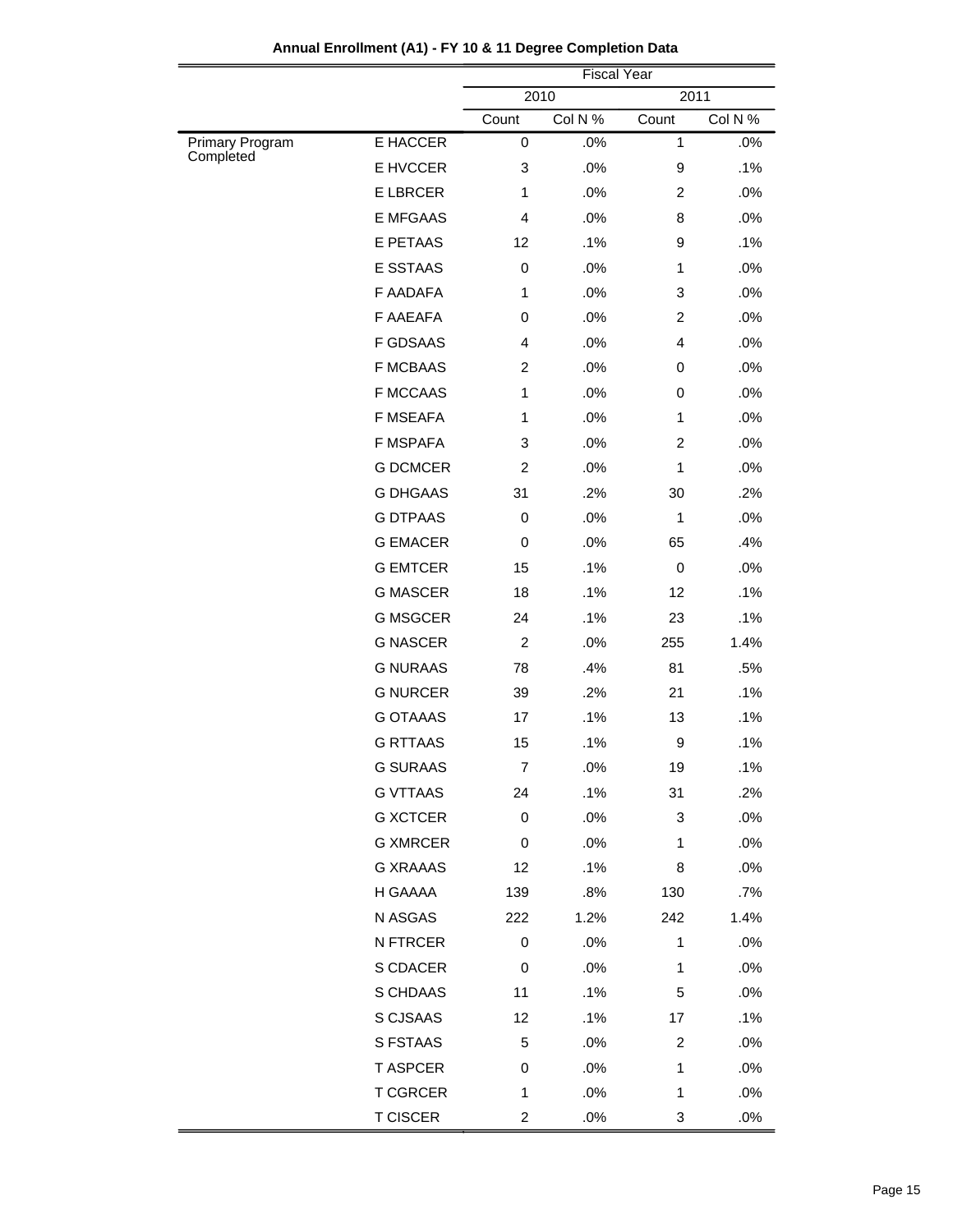|                       |                                               | <b>Fiscal Year</b> |         |                |         |  |
|-----------------------|-----------------------------------------------|--------------------|---------|----------------|---------|--|
|                       |                                               |                    | 2010    | 2011           |         |  |
|                       |                                               | Count              | Col N % | Count          | Col N % |  |
| Primary Program       | <b>T CMSAAS</b>                               | $\overline{4}$     | .0%     | $\overline{4}$ | .0%     |  |
| Completed             | <b>T CNAAAS</b>                               | $\boldsymbol{9}$   | .1%     | 8              | .0%     |  |
|                       | <b>T CPLAAS</b>                               | 1                  | .0%     | 3              | .0%     |  |
|                       | <b>T CSMCER</b>                               | $\pmb{0}$          | .0%     | $\mathbf{1}$   | .0%     |  |
|                       | <b>T DGMAAS</b>                               | 13                 | .1%     | 11             | .1%     |  |
|                       | <b>T IPRCER</b>                               | 5                  | .0%     | $\overline{4}$ | .0%     |  |
|                       | <b>TLINCER</b>                                | $\pmb{0}$          | .0%     | 3              | .0%     |  |
|                       | <b>T MSACER</b>                               | 3                  | .0%     | 6              | .0%     |  |
|                       | <b>T MSOCER</b>                               | 1                  | .0%     | $\pmb{0}$      | .0%     |  |
|                       | <b>T OCAAAS</b>                               | 12                 | .1%     | 13             | .1%     |  |
|                       | <b>TOCPCER</b>                                | 1                  | .0%     | $\overline{c}$ | .0%     |  |
|                       | <b>T OCTCER</b>                               | $\overline{2}$     | .0%     | $\overline{c}$ | .0%     |  |
|                       | <b>TODBCER</b>                                | $\overline{4}$     | .0%     | $\pmb{0}$      | .0%     |  |
|                       | T OOSCER                                      | 1                  | .0%     | $\pmb{0}$      | .0%     |  |
|                       | <b>TVGWCER</b>                                | 1                  | .0%     | 6              | .0%     |  |
|                       | <b>T WSMCER</b>                               | $\overline{4}$     | .0%     | 1              | .0%     |  |
|                       | X CDLCER                                      | $\pmb{0}$          | .0%     | 51             | .3%     |  |
|                       | Y AB3CE                                       | $\mathbf 0$        | .0%     | 28             | .2%     |  |
|                       | Y AB4CE                                       | $\mathbf 0$        | .0%     | 29             | .2%     |  |
|                       | Y AS6CE                                       | 91                 | .5%     | 49             | .3%     |  |
|                       | Y EL2CE                                       | 89                 | .5%     | 32             | .2%     |  |
|                       | Y EL4CE                                       | 66                 | .4%     | 18             | .1%     |  |
|                       | Y GSUAGS                                      | 54                 | .3%     | 58             | .3%     |  |
|                       | Total                                         | 17909              | 100.0%  | 17840          | 100.0%  |  |
| Degree/1st Curriculum | AA (1.1)                                      | 139                | 11.5%   | 130            | 8.9%    |  |
|                       | AS (1.1)                                      | 222                | 18.4%   | 242            | 16.5%   |  |
|                       | AAS (2.2)                                     | 379                | 31.5%   | 371            | 25.3%   |  |
|                       | AGS, ALS, AGE (1.0)                           | 54                 | 4.5%    | 58             | 4.0%    |  |
|                       | Basic Skills (1.7, 1.8, 1.9)                  | 245                | 20.3%   | 107            | 7.3%    |  |
|                       | Occup Cert of 30 sem<br>hrs/more CER (1.2)    | 122                | 10.1%   | 96             | 6.5%    |  |
|                       | Occup Cert of LT 30 sem<br>hrs COC, AOP (1.2) | 30                 | 2.5%    | 452            | 30.8%   |  |
|                       | Assoc in Fine Arts (AFA)<br>(1.1)             | 5                  | .4%     | 8              | .5%     |  |
|                       | Assoc in Eng Sc (AES)<br>(1.2)                | 8                  | .7%     | 3              | .2%     |  |
|                       | Total                                         | 1204               | 100.0%  | 1467           | 100.0%  |  |

# **Annual Enrollment (A1) - FY 10 & 11 Degree Completion Data**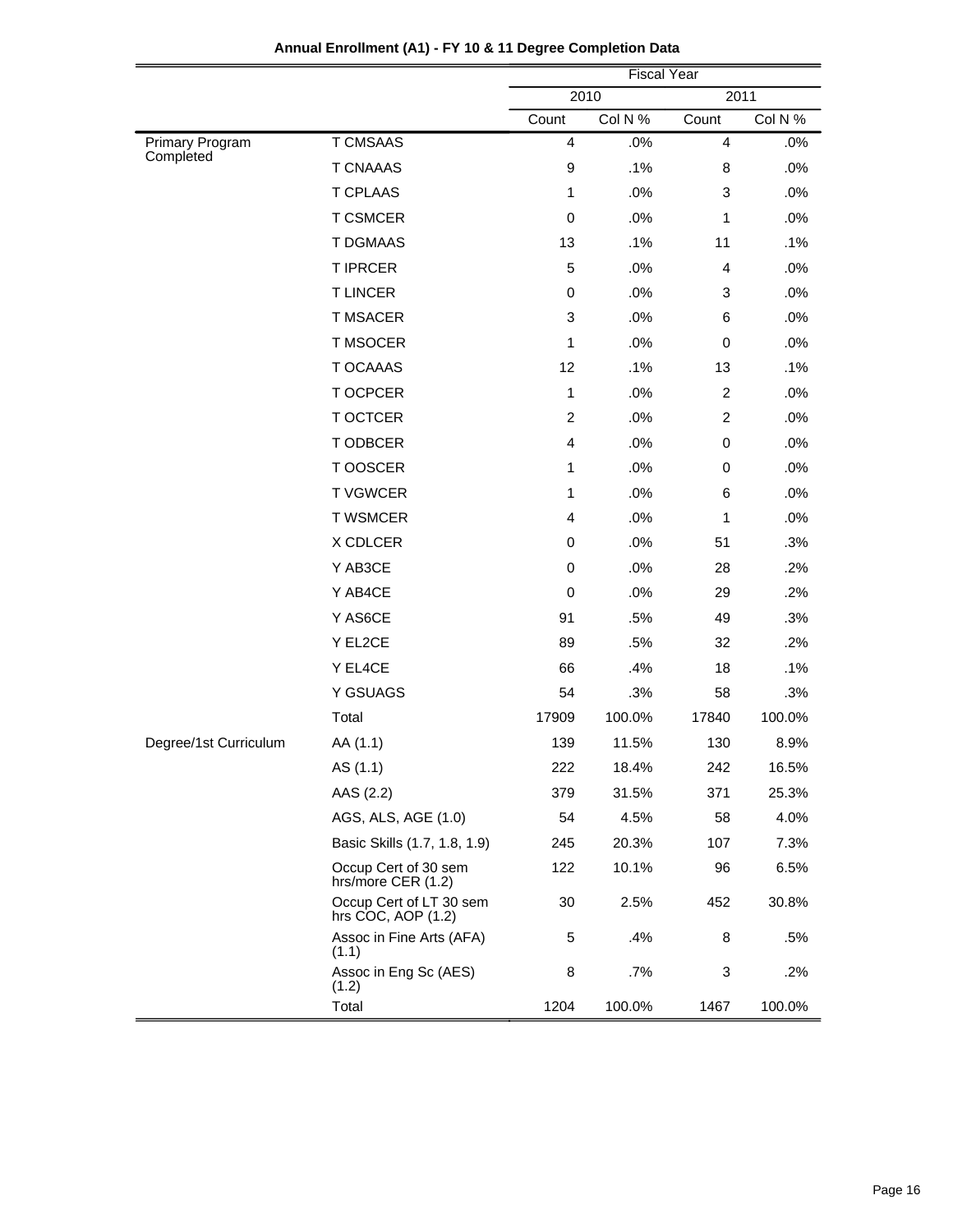|                               |                                            | <b>Fiscal Year</b> |         |       |         |
|-------------------------------|--------------------------------------------|--------------------|---------|-------|---------|
|                               |                                            | 2010               |         | 2011  |         |
|                               |                                            | Count              | Col N % | Count | Col N % |
| Degree/2nd Curriculum         | AS (1.1)                                   | 0                  | .0%     | 6     | 20.7%   |
|                               | AAS (2.2)                                  | 9                  | 47.4%   | 6     | 20.7%   |
|                               | AGS, ALS, AGE (1.0)                        | 1                  | 5.3%    | 3     | 10.3%   |
|                               | Occup Cert of 30 sem<br>hrs/more CER (1.2) | 8                  | 42.1%   | 14    | 48.3%   |
|                               | Assoc in Fine Arts (AFA)<br>(1.1)          | 1                  | 5.3%    | 0     | .0%     |
|                               | Total                                      | 19                 | 100.0%  | 29    | 100.0%  |
| <b>General Education Core</b> | Completed all at Parkland                  | 279                | 1.6%    | 307   | 1.7%    |
|                               | Completed at Parkland<br>and elsewhere     | 87                 | .5%     | 108   | .6%     |
|                               | Not Completed                              | 4289               | 23.9%   | 4007  | 22.5%   |
|                               | Not applicable<br>(occupational students)  | 13254              | 74.0%   | 13418 | 75.2%   |
|                               | Total                                      | 17909              | 100.0%  | 17840 | 100.0%  |

# **Annual Enrollment (A1) - FY 10 & 11 Degree Completion Data**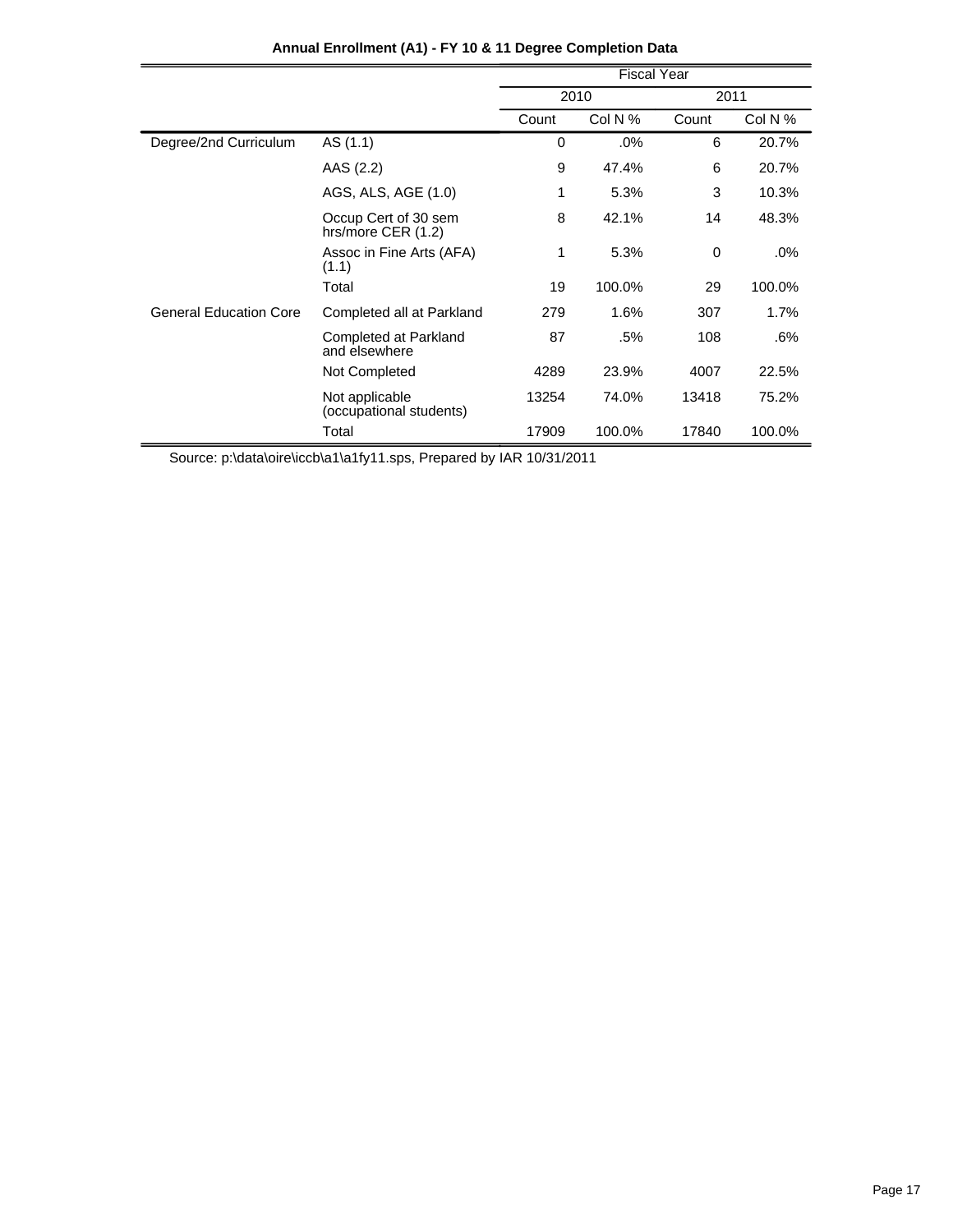|                          |                                                           | <b>Fiscal Year</b> |            |       |            |
|--------------------------|-----------------------------------------------------------|--------------------|------------|-------|------------|
|                          |                                                           |                    | 2010       |       | 2011       |
|                          |                                                           | Count              | Column N % | Count | Column N % |
| <b>Shared Data</b>       | Valid SSN                                                 | 16821              | 93.9%      | 16824 | 94.3%      |
| Dummy SSN                | Dummy ID                                                  | 1088               | 6.1%       | 1016  | 5.7%       |
|                          | Total                                                     | 17909              | 100.0%     | 17840 | 100.0%     |
| <b>ACT Test Date</b>     | No data                                                   | 14771              | 82.5%      | 14157 | 79.4%      |
|                          | Prior to Oct 1989                                         | 0                  | .0%        | 9     | $.1\%$     |
|                          | Oct 1989 and later                                        | 3138               | 17.5%      | 3674  | 20.6%      |
|                          | Total                                                     | 17909              | 100.0%     | 17840 | 100.0%     |
| Instructional            | All Other                                                 | 16852              | 94.1%      | 16775 | 94.0%      |
| Approach                 | Apprenticeship Enrollment                                 | 433                | 2.4%       | 455   | 2.6%       |
|                          | Apprentice and Tech prep<br>in HS                         | 0                  | .0%        | 1     | .0%        |
|                          | <b>Current Tech Prep</b>                                  | 624                | 3.5%       | 609   | 3.4%       |
|                          | Total                                                     | 17909              | 100.0%     | 17840 | 100.0%     |
| <b>Shared Data</b>       | All others                                                | 10142              | 56.6%      | 8679  | 48.6%      |
| <b>Enrollment Type</b>   | First time Freshman - new<br>to higher ed                 | 6997               | 39.1%      | 8922  | 50.0%      |
|                          | First time transfer - new to<br>Parkland w/ higher ed exp | 770                | 4.3%       | 239   | 1.3%       |
|                          | Total                                                     | 17909              | 100.0%     | 17840 | 100.0%     |
| <b>Transfer Plans</b>    | <b>No</b>                                                 | 17186              | 96.0%      | 17274 | 96.8%      |
|                          | Yes- to a 4-yr<br>college/university                      | 723                | 4.0%       | 566   | 3.2%       |
|                          | Total                                                     | 17909              | 100.0%     | 17840 | 100.0%     |
| Signed<br>Declaration of | <b>No</b>                                                 | 16012              | 89.4%      | 16366 | 91.7%      |
| Intent                   | Yes                                                       | 1897               | 10.6%      | 1474  | 8.3%       |
|                          | Total                                                     | 17909              | 100.0%     | 17840 | 100.0%     |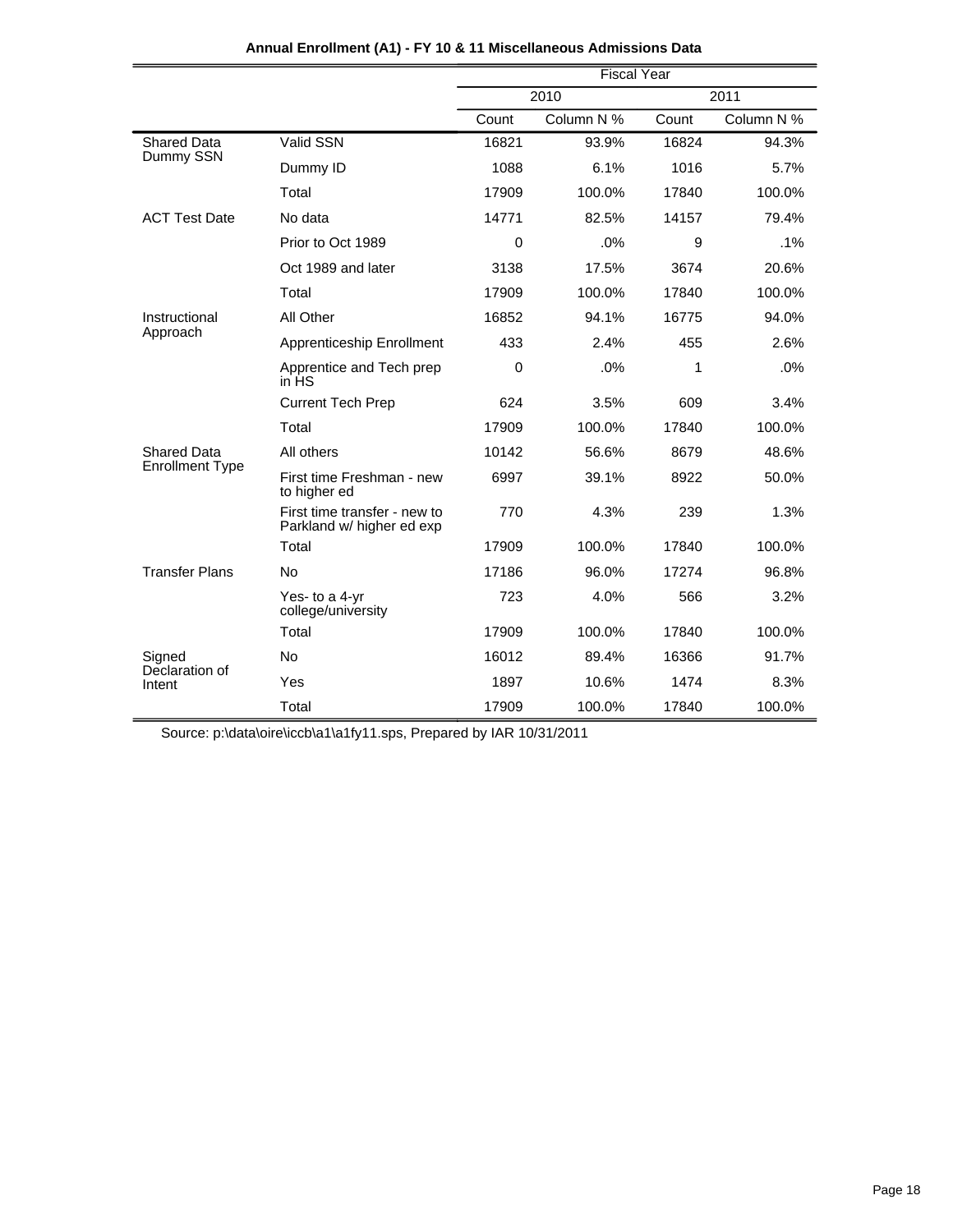|                                  |         | <b>Fiscal Year</b> |           |  |
|----------------------------------|---------|--------------------|-----------|--|
|                                  |         | 2010               | 2011      |  |
| <b>Summer Credit Hours</b>       | Mean    | 1.74               | 1.85      |  |
| Attempted                        | Median  | .00                | .00       |  |
|                                  | Sum     | 31098.50           | 33038.50  |  |
|                                  | Minimum | .00                | .00       |  |
|                                  | Maximum | 23.00              | 22.00     |  |
| Summer Credit Hours              | Mean    | 1.47               | 1.56      |  |
| Earned                           | Median  | .00                | .00       |  |
|                                  | Sum     | 26378.00           | 27826.50  |  |
|                                  | Minimum | .00                | .00       |  |
|                                  | Maximum | 23.00              | 20.00     |  |
| <b>Fall Credit Hours</b>         | Mean    | 5.49               | 5.41      |  |
| Attempted                        | Median  | 3.00               | 3.00      |  |
|                                  | Sum     | 98291.00           | 96551.50  |  |
|                                  | Minimum | .00                | .00       |  |
|                                  | Maximum | 29.00              | 25.00     |  |
| <b>Fall Credit Hours Earned</b>  | Mean    | 4.16               | 4.25      |  |
|                                  | Median  | 1.50               | 3.00      |  |
|                                  | Sum     | 74457.50           | 75850.50  |  |
|                                  | Minimum | .00                | .00       |  |
|                                  | Maximum | 22.00              | 25.00     |  |
| <b>Spring Credit Hours</b>       | Mean    | 5.37               | 4.96      |  |
| Attempted                        | Median  | 3.00               | 3.00      |  |
|                                  | Sum     | 96249.00           | 88431.00  |  |
|                                  | Minimum | .00                | .00       |  |
|                                  | Maximum | 26.00              | 29.00     |  |
| <b>Spring Credit Hours</b>       | Mean    | 4.02               | 3.89      |  |
| Earned                           | Median  | .00                | 1.00      |  |
|                                  | Sum     | 72038.50           | 69348.00  |  |
|                                  | Minimum | .00                | .00       |  |
|                                  | Maximum | 22.00              | 29.00     |  |
| <b>Total Credit Hours</b>        | Mean    | 12.60              | 12.22     |  |
| Attempted                        | Median  | 8.00               | 8.00      |  |
|                                  | Sum     | 225638.50          | 218021.00 |  |
|                                  | Minimum | .00.               | .50       |  |
|                                  | Maximum | 57.00              | 61.00     |  |
| <b>Total Credit Hours Earned</b> | Mean    | 9.65               | 9.70      |  |
|                                  | Median  | 6.00               | 6.00      |  |
|                                  | Sum     | 172874.00          | 173025.00 |  |
|                                  | Minimum | .00                | .00       |  |
|                                  | Maximum | 53.00              | 54.00     |  |

#### **Annual Enrollment (A1) - FY 10 & 11 Credit Hours Attempted and Earned**